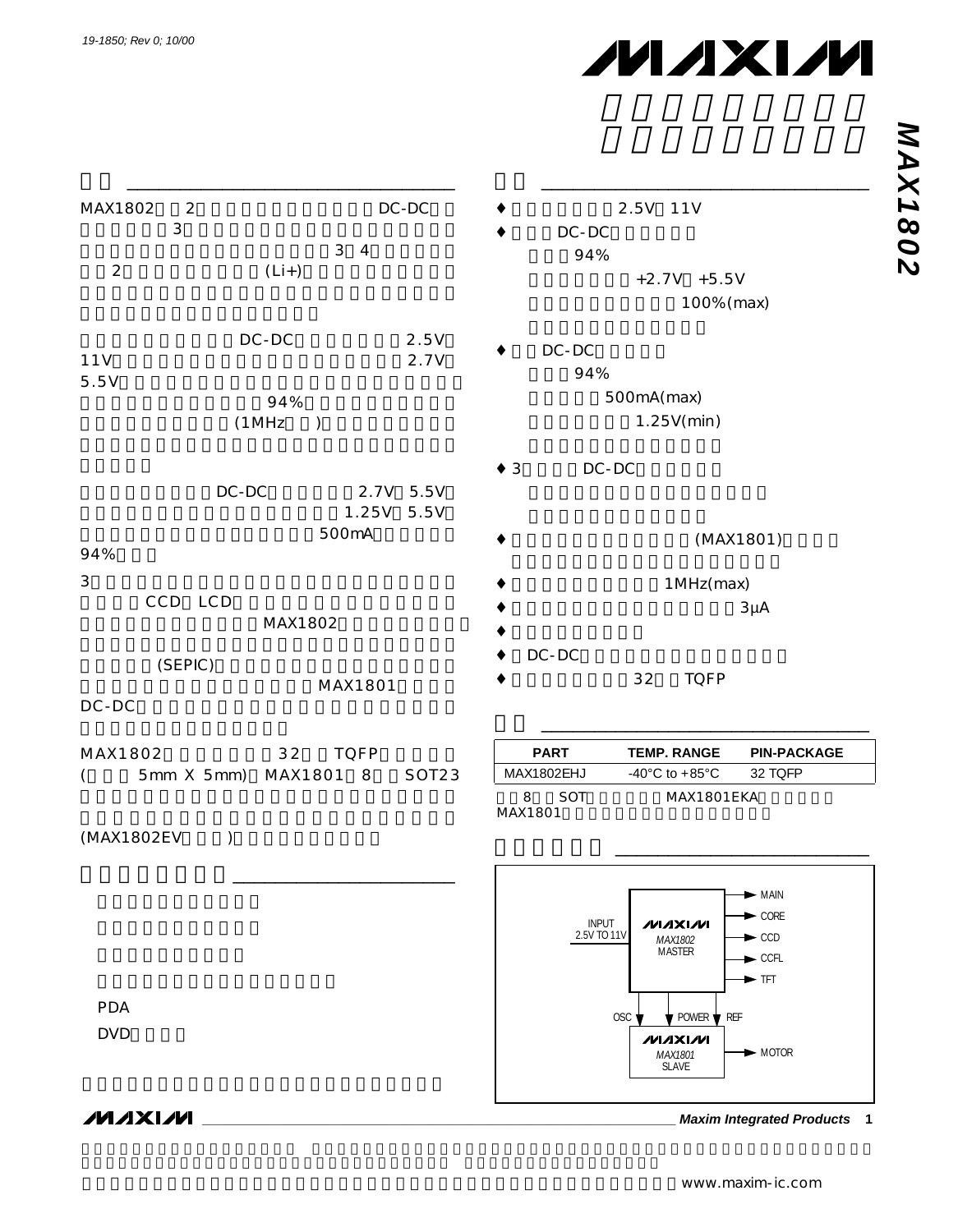#### **ABSOLUTE MAXIMUM RATINGS**

| <b>ABSOLUTE MAXIMUM RATINGS</b>                   |  |
|---------------------------------------------------|--|
|                                                   |  |
|                                                   |  |
|                                                   |  |
|                                                   |  |
|                                                   |  |
| VDDC, REF, OSC, COMP_ to GND -0.3V to (VL + 0.3V) |  |
|                                                   |  |
|                                                   |  |

DL1, DL2, DL3, LXC to PGND ................-0.3V to (VDDC + 0.3V) Continuous Power Dissipation  $(T_A = +70^{\circ}C)$ 

| 32-Pin TQFP (derate $11.1$ mW/°C above +70°C)889mW |  |
|----------------------------------------------------|--|
|                                                    |  |
|                                                    |  |
|                                                    |  |
| Lead Temperature (soldering, 10s)  +300°C          |  |
|                                                    |  |

*Stresses beyond those listed under "Absolute Maximum Ratings" may cause permanent damage to the device. These are stress ratings only, and functional operation of the device at these or any other conditions beyond those indicated in the operational sections of the specifications is not implied. Exposure to absolute maximum rating conditions for extended periods may affect device reliability.*

#### **ELECTRICAL CHARACTERISTICS**

(Circuit of Figure 1,  $V_{VDDM}$  = 6V,  $V_{VDDC}$  = 3V, PGNDM = PGND = GND, DCON1 = REF,  $V_{ONM}$  = 3V,  $V_{ONC}$  =  $V_{ON1}$  =  $V_{DCON2}$  =  $V_{\text{DCON3}} = 0$ ,  $T_A = 0^\circ \text{C}$  to  $+85^\circ \text{C}$ , unless otherwise noted. Typical values are at TA = +25°C.)

| <b>PARAMETER</b>                                    | <b>SYMBOL</b> | <b>CONDITIONS</b>                                                                                        | <b>MIN</b> | <b>TYP</b> | <b>MAX</b>     | <b>UNITS</b> |
|-----------------------------------------------------|---------------|----------------------------------------------------------------------------------------------------------|------------|------------|----------------|--------------|
| <b>GENERAL</b>                                      |               |                                                                                                          |            |            |                |              |
| Input Voltage Range                                 | $V_{IN}$      |                                                                                                          | 2.5        |            | 11             | V            |
| <b>SUPPLY CURRENT</b>                               |               |                                                                                                          |            |            |                |              |
| Shutdown Supply Current<br>(from VDDM and VDDC)     |               | $V_{ONM} = 0$                                                                                            |            | 3          | 20             | μA           |
| Main DC-DC Converter                                |               | $V$ FBM = 1.5V, $V$ vDDC = 0                                                                             |            | 370        | 600            |              |
| Supply Current (from VDDM)                          |               | $VFBM = 1.5V$ , $VVDDC = 3V$                                                                             |            | 35         | 55             | μA           |
| Main DC-DC Converter<br>Supply Current (from VDDC)  |               | $V$ FBM = 1.5V, $V$ vDDC = 3V                                                                            |            | 270        | 450            | μA           |
| Main plus Core Supply Current<br>(from VDDC)        |               | $V$ FBM = $V$ FBC = 1.5V, $V$ ONC = 3V                                                                   |            | 410        | 700            | μA           |
| Main plus Auxiliary 1<br>Supply Current (from VDDC) |               | $V$ FRM = $V$ FR1 = 1.5V, $V_{OM1}$ = 3V                                                                 |            | 470        | 750            | μA           |
| Main plus Auxiliary 2<br>Supply Current (from VDDC) |               | $VFBM = VFB2 = 1.5V$ , $VDCON2 = 3V$                                                                     |            | 470        | 750            | μA           |
| Main plus Auxiliary 3<br>Supply Current (from VDDC) |               | $VFBM = VFB3 = 1.5V$ , $VDCON3 = 3V$                                                                     |            | 470        | 750            | μA           |
| <b>Total Supply Current</b><br>(from VDDC)          |               | $V$ FBM = $V$ FBC = $V$ FB1 = $V$ FB2 = $V$ FB3 = 1.5V<br>$V$ ONC = $V$ ON1 = $V$ DCON2 = $V$ DCON3 = 3V |            | 960        | 1700           | μA           |
| <b>VL REGULATOR</b>                                 |               |                                                                                                          |            |            |                |              |
| VL Output Voltage                                   |               | $6V < V_{VDDM} < 11V$ , 0.1mA $< I_{IDAD} < 10mA$                                                        | 2.83       | 3.00       | 3.12           | $\vee$       |
| <b>VL Supply Rejection</b>                          |               | $3.5V < VVDDM < 11V$ , $VVDDC = 0$                                                                       |            |            | 3              | %            |
| VL Undervoltage Lockout<br>Threshold                |               | VL rising, 40mV hysteresis                                                                               | 2.25       | 2.40       | 2.50           | $\vee$       |
| VL Switchover Voltage to<br><b>VDDC</b>             |               | VL rising, 100mV hysteresis                                                                              | 2.3        | 2.4        | 2.5            | $\vee$       |
| VL to VDDC Switch Resistance                        |               |                                                                                                          |            |            | $\overline{7}$ | $\Omega$     |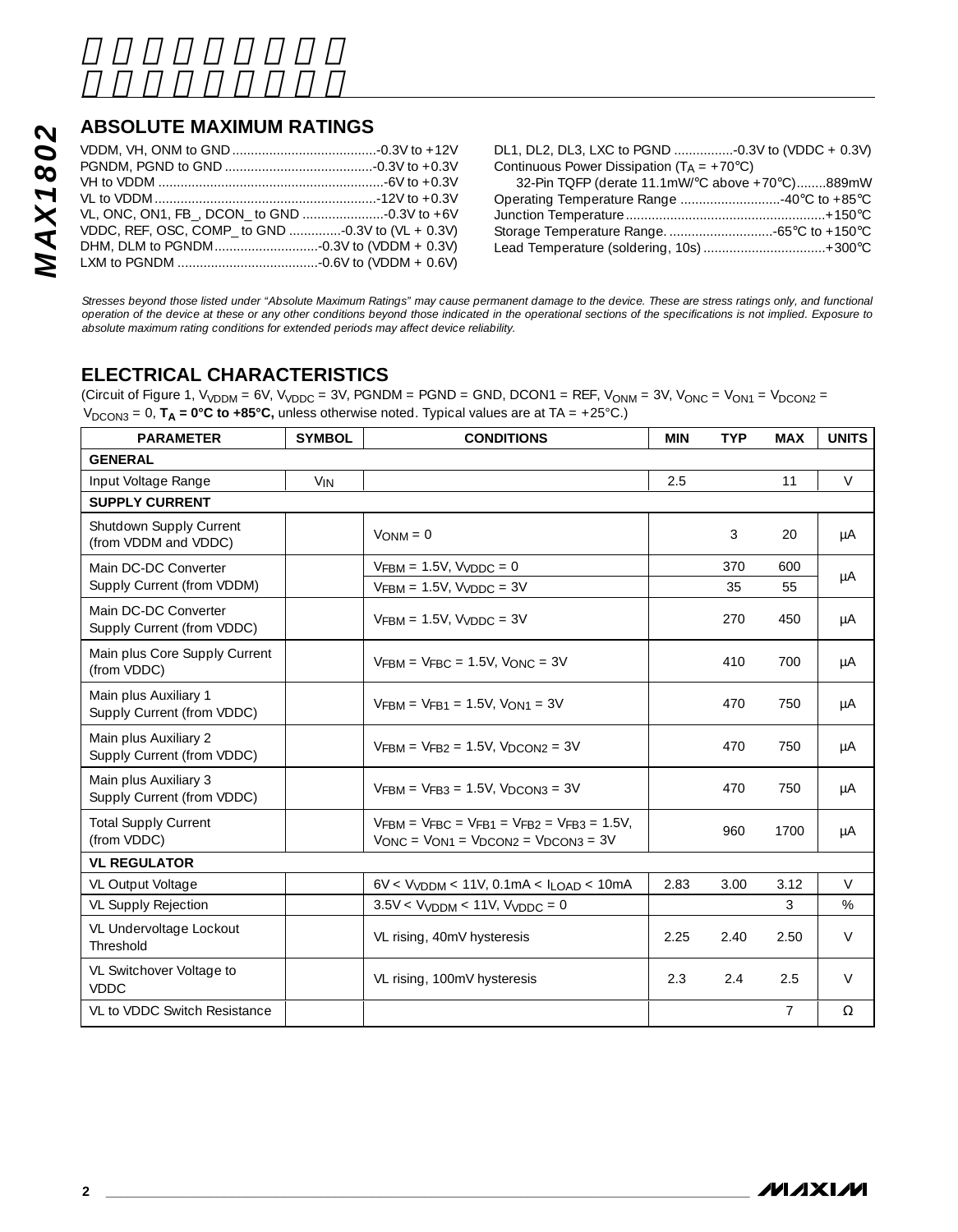#### **ELECTRICAL CHARACTERISTICS (continued)**

(Circuit of Figure 1, V<sub>VDDM</sub> = 6V, V<sub>VDDC</sub> = 3V, PGNDM = PGND = GND, DCON1 = REF, V<sub>ONM</sub> = 3V, V<sub>ONC</sub> = V<sub>ON1</sub> = V<sub>DCON2</sub> = V<sub>DCON3</sub> = 0, **T<sub>A</sub> = 0°C to +85°C,** unless otherwise noted. Typical values are at T<sub>A</sub> = +25°C.)

| <b>PARAMETER</b>                             | <b>SYMBOL</b> | <b>CONDITIONS</b>                                                       | <b>MIN</b> | <b>TYP</b>   | <b>MAX</b> | <b>UNITS</b> |
|----------------------------------------------|---------------|-------------------------------------------------------------------------|------------|--------------|------------|--------------|
| <b>REFERENCE</b>                             |               |                                                                         |            |              |            |              |
| Reference Output Voltage                     | VREF          | $I_{REF} = 20\mu A$                                                     | 1.235      | 1.248        | 1.260      | V            |
| REF Load Regulation                          |               | $10\mu$ A < IREF < 200 $\mu$ A                                          |            | 5            | 9          | mV           |
| REF Line Rejection                           |               | $2.7V < V_{OUT} < 5.5V$                                                 |            | $\mathbf{1}$ | 5          | mV           |
| REF Undervoltage Lockout<br>Threshold        |               | REF rising, 20mV hysteresis                                             | 0.9        | $\mathbf{1}$ | 1.1        | $\vee$       |
| <b>OSCILLATOR</b>                            |               |                                                                         |            |              |            |              |
| OSC Discharge Trip Level                     |               | OSC rising                                                              | 1.225      | 1.250        | 1.275      | $\vee$       |
| OSC Input Bias Current                       |               | $V_{\text{OSC}} = 1.1V$                                                 |            | 0.2          | 100        | nA           |
| OSC Discharge Resistance                     |               | $V_{\text{OSC}} = 1.5V$                                                 |            | 30           | 100        | Ω            |
| OSC Discharge Pulse Width                    |               |                                                                         |            | 100          |            | ns           |
| LOGIC INPUTS (ONM, ONC, ON1)                 |               |                                                                         |            |              |            |              |
| Input Low Level                              | VIL           |                                                                         |            |              | 0.4        | V            |
| Input High Level                             | VIH           | <b>ONM</b>                                                              | 1.8        |              |            | $\vee$       |
|                                              |               | ONC, ON1                                                                | 1.6        |              |            |              |
| Input Leakage Current                        |               | ONM: $V_{IN} = 0$ or 11V;<br>ONC, ON1: $V_{IN} = 0$ or 5V               |            | 0.01         | 1          | μA           |
| <b>MAIN DC-DC CONVERTER</b>                  |               |                                                                         |            |              |            |              |
| Main Output Voltage Adjust<br>Range          | VOUT          |                                                                         | 2.7        |              | 5.5        | $\vee$       |
| Main Idle Mode™ Threshold                    |               | V <sub>OSC</sub> = 0.625V, measured between VDDM<br>and LXM             | 8          | 20           | 32         | mV           |
| Main Current-Sense Amplifier<br>Voltage Gain | Avcsm         | Measured between VDDM and LXM                                           | 8.4        | 9.3          | 10.2       | V/V          |
| Main N Channel Turn-Off<br>Threshold         |               | Measured between LXM and PGNDM                                          | $-26$      | $-17$        | -8         | mV           |
| Main Slope Compensation<br>Gain              | Avswm         |                                                                         | 0.16       | 0.20         | 0.24       | V/V          |
| <b>MAIN ERROR AMPLIFIER</b>                  |               |                                                                         |            |              |            |              |
| <b>FBM Regulation Voltage</b>                |               | Unity gain configuration, $FBM = COMPM$                                 | 1.233      | 1.248        | 1.263      | $\vee$       |
| FBM to COMPM<br>Transconductance             | <b>GFA</b>    | Unity gain configuration, FBM = COMPM,<br>$-5\mu A < I_{LOAD} < 5\mu A$ | 70         | 100          | 160        | μS           |
| <b>FBM Input Leakage Current</b>             |               | $VFBM = 1.35V$                                                          |            | 5            | 100        | nA           |
| <b>COMPM Minimum Output</b><br>Voltage       |               | $VFBM = 1.35V$ , COMPM open                                             | 0.3        |              |            | $\vee$       |
| <b>COMPM Maximum Output</b><br>Voltage       | VCOMPM(MAX)   | $VFBM = 1.15V$ , COMPM open                                             | 2.00       | 2.14         | 2.27       | V            |

*Idle Mode is a trademark of Maxim Integrated Products.*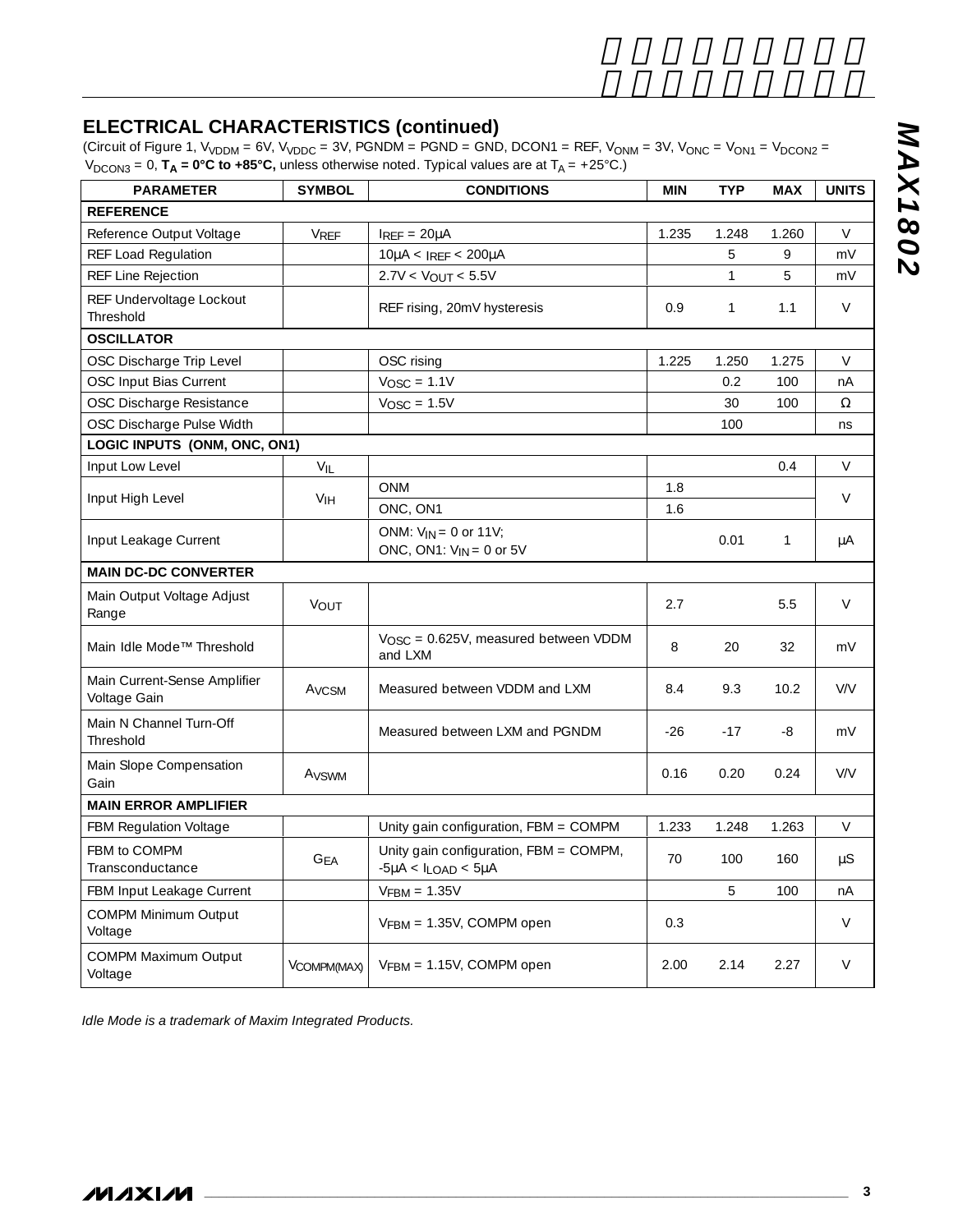#### **ELECTRICAL CHARACTERISTICS (continued)**

| <b>PARAMETER</b>                                | <b>SYMBOL</b>           | <b>CONDITIONS</b>                                                       |                             | <b>TYP</b>     | <b>MAX</b> |                      |
|-------------------------------------------------|-------------------------|-------------------------------------------------------------------------|-----------------------------|----------------|------------|----------------------|
| <b>MAIN SOFT-START</b>                          |                         |                                                                         | <b>MIN</b>                  |                |            | <b>UNITS</b>         |
| Soft-Start Interval                             |                         | OSC falling edge                                                        |                             | 1024           |            | <b>OSC</b><br>cycles |
| <b>MAIN DRIVERS (DHM, DLM)</b>                  |                         |                                                                         |                             |                |            |                      |
| Output Low Voltage                              |                         | $I_{SINK} = 10mA$                                                       |                             |                | 0.11       | V                    |
| Output High Voltage                             |                         | $I_{\text{SOURCE}} = 10 \text{mA}$                                      | V <sub>VDDM</sub> -<br>0.11 |                |            | V                    |
| <b>Driver Resistance</b>                        |                         | $I_{DHM} = 10mA$ , $I_{DLM} = 10mA$                                     |                             | $\overline{4}$ | 11         | Ω                    |
| <b>Drive Current</b>                            |                         | Sourcing or sinking,<br>$VDHM$ or $VVL = VVDDM / 2$                     |                             | 400            |            | mA                   |
| CORE DC-DC CONVERTER (VONC = 3V)                |                         |                                                                         |                             |                |            |                      |
| Core Output Voltage Adjust<br>Range             | VOUT                    |                                                                         | 1.25                        |                | 5.5        | V                    |
| Core Idle Mode Threshold                        |                         | $V_{\text{OSC}} = 0.625V$                                               | 70                          | 190            | 320        | mA                   |
| Core Current-Sense Amplifier<br>Transresistance | Rcsc                    |                                                                         | 0.7                         | 1.0            | 1.3        | V/A                  |
| Core Slope Compensation Gain                    | Avswc                   |                                                                         | 0.16                        | 0.20           | 0.24       | V/V                  |
| <b>CORE ERROR AMPLIFIER (VONC = 3V)</b>         |                         |                                                                         |                             |                |            |                      |
| <b>FBC Regulation Voltage</b>                   |                         | Unity gain configuration, FBC = COMPC                                   | 1.233                       | 1.248          | 1.263      | V                    |
| FBC to COMPC<br>Transconductance                | <b>GEA</b>              | Unity gain configuration, FBC = COMPC,<br>$-5\mu A < I_{LOAD} < 5\mu A$ | 70                          | 100            | 160        | μS                   |
| FBC Input Leakage Current                       |                         | $V_{FBC} = 1.35V$                                                       |                             | 5              | 100        | nA                   |
| <b>COMPC Minimum Output</b><br>Voltage          |                         | $V_{FBC} = 1.35V$ , COMPC open                                          | 0.3                         |                |            | V                    |
| <b>COMPC Maximum Output</b><br>Voltage          | VCOMPM(MAX)             | $V_{FBC} = 1.15V$ , COMPC open                                          | 2.00                        | 2.14           | 2.27       | V                    |
| CORE SOFT-START (VONC = 3V)                     |                         |                                                                         |                             |                |            |                      |
| Soft-Start Interval                             |                         |                                                                         |                             | 1024           |            | OSC<br>cycles        |
| CORE POWER SWITCHES (VONC = 3V)                 |                         |                                                                         |                             |                |            |                      |
| LXC Leakage Current                             |                         | $V_{LXC} = 0, 5.5V$                                                     |                             | 0.01           | 20         | μA                   |
| Switch On-Resistance                            | R <sub>DSN</sub>        | N-channel, $I_{LXC} = 0.75A$                                            |                             | 150            | 350        | $m\Omega$            |
|                                                 | <b>R</b> <sub>DSP</sub> | P-channel, $I_{LXC} = 0.75A$                                            |                             | 180            | 400        |                      |
| P-Channel Current Limit                         |                         | $V_{\text{OSC}} = 0.625V$                                               |                             | 0.75           |            | Α                    |
| N-Channel Turn-Off Current                      |                         |                                                                         | 18                          | 100            | 180        | mA                   |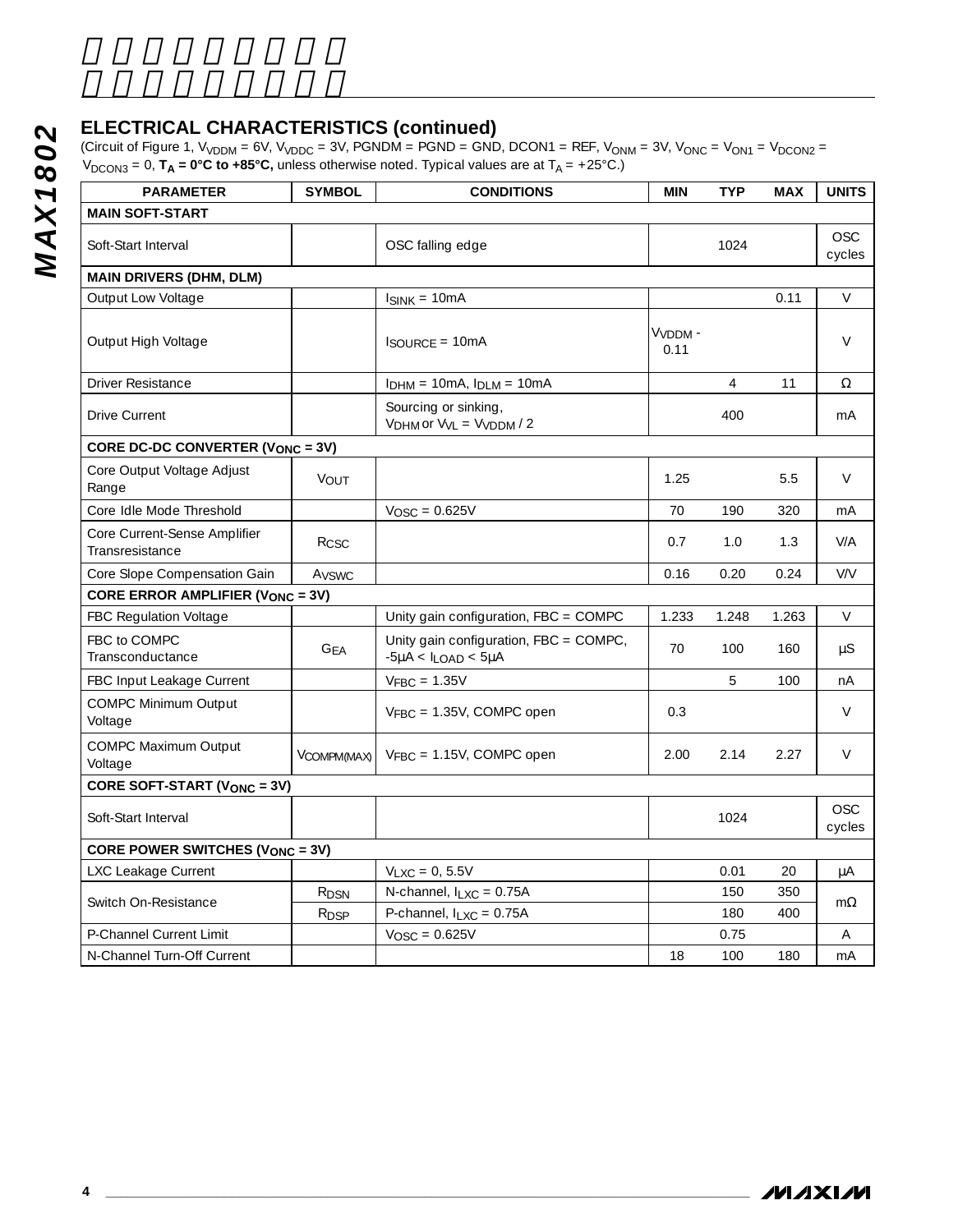### **ELECTRICAL CHARACTERISTICS (continued)**

(Circuit of Figure 1, V<sub>VDDM</sub> = 6V, V<sub>VDDC</sub> = 3V, PGNDM = PGND = GND, DCON1 = REF, V<sub>ONM</sub> = 3V, V<sub>ONC</sub> = V<sub>ON1</sub> = V<sub>DCON2</sub> = V<sub>DCON3</sub> = 0, **T<sub>A</sub> = 0°C to +85°C,** unless otherwise noted. Typical values are at T<sub>A</sub> = +25°C.)

| <b>PARAMETER</b>                                                               | <b>SYMBOL</b> | <b>CONDITIONS</b>                                                    | <b>MIN</b> | <b>TYP</b> | <b>MAX</b> | <b>UNITS</b>         |
|--------------------------------------------------------------------------------|---------------|----------------------------------------------------------------------|------------|------------|------------|----------------------|
| AUXILIARY DC-DC CONTROLLERS 1, 2, 3 (V <sub>ON1</sub> = V <sub>CON</sub> = 3V) |               |                                                                      |            |            |            |                      |
| <b>INTERNAL CLOCK</b>                                                          |               |                                                                      |            |            |            |                      |
| OSC Clock Low Trip Level                                                       |               | OSC falling edge                                                     | 0.2        | 0.25       | 0.3        | $\vee$               |
| OSC Clock High Trip Level                                                      |               | $V_{DCON}$ = 0.625V                                                  | 0.575      | 0.625      | 0.675      | $\vee$               |
|                                                                                |               | $V_{DCON}$ = 1.25V to $V_{VL}$                                       | 1.00       | 1.05       | 1.10       |                      |
| Maximum Duty Cycle<br>Adjustment Range                                         |               |                                                                      | 40         |            | 90         | %                    |
| Maximum Duty Cycle                                                             |               | $VDCON = 0.625V$                                                     |            | 43         |            | $\%$                 |
| Default Maximum Duty Cycle                                                     |               | $V_{DCON}$ = 1.25V to $V_{VL}$                                       |            | 76         |            | $\%$                 |
| DCON_Input Leakage Current                                                     |               | $V_{DCON}$ = 0V to 3V                                                |            | 0.01       | 1          | μA                   |
| DCON_Input Sleep-Mode<br>Threshold                                             |               | V <sub>DCON</sub> _rising, 50mV hysteresis                           | 0.35       | 0.4        | 0.45       | $\vee$               |
| <b>AUXILIARY ERROR AMPLIFIER</b>                                               |               |                                                                      |            |            |            |                      |
| FB_ Regulation Voltage                                                         |               | Unity gain configuration, FB_ = COMP_                                | 1.233      | 1.248      | 1.263      | $\vee$               |
| FB to COMP<br>Transconductance                                                 | <b>GFA</b>    | Unity gain configuration, FB_ = COMP_,<br>$-5\mu A < ILOAD < 5\mu A$ | 70         | 100        | 160        | $\mu$ s              |
| FB_ Input Leakage Current                                                      |               | $VFB = 1.35V$                                                        |            | 5          | 100        | nA                   |
| <b>AUXILIARY DRIVERS (DL1, DL2, DL3)</b>                                       |               |                                                                      |            |            |            |                      |
| DL Driver Resistance                                                           |               | Output high or low                                                   |            | 4          | 11         | $\Omega$             |
| <b>DL</b> Drive Current                                                        |               | Sourcing or sinking, V <sub>DL</sub> = V <sub>VDDC</sub> / 2         |            | 400        |            | mA                   |
| <b>AUXILIARY SOFT-START</b>                                                    |               |                                                                      |            |            |            |                      |
| Soft-Start Interval                                                            |               |                                                                      |            | 1024       |            | <b>OSC</b><br>cycles |
| <b>AUXILIARY SHORT-CIRCUIT PROTECTION</b>                                      |               |                                                                      |            |            |            |                      |
| Fault Interval                                                                 |               |                                                                      |            | 1024       |            | <b>OSC</b><br>cycles |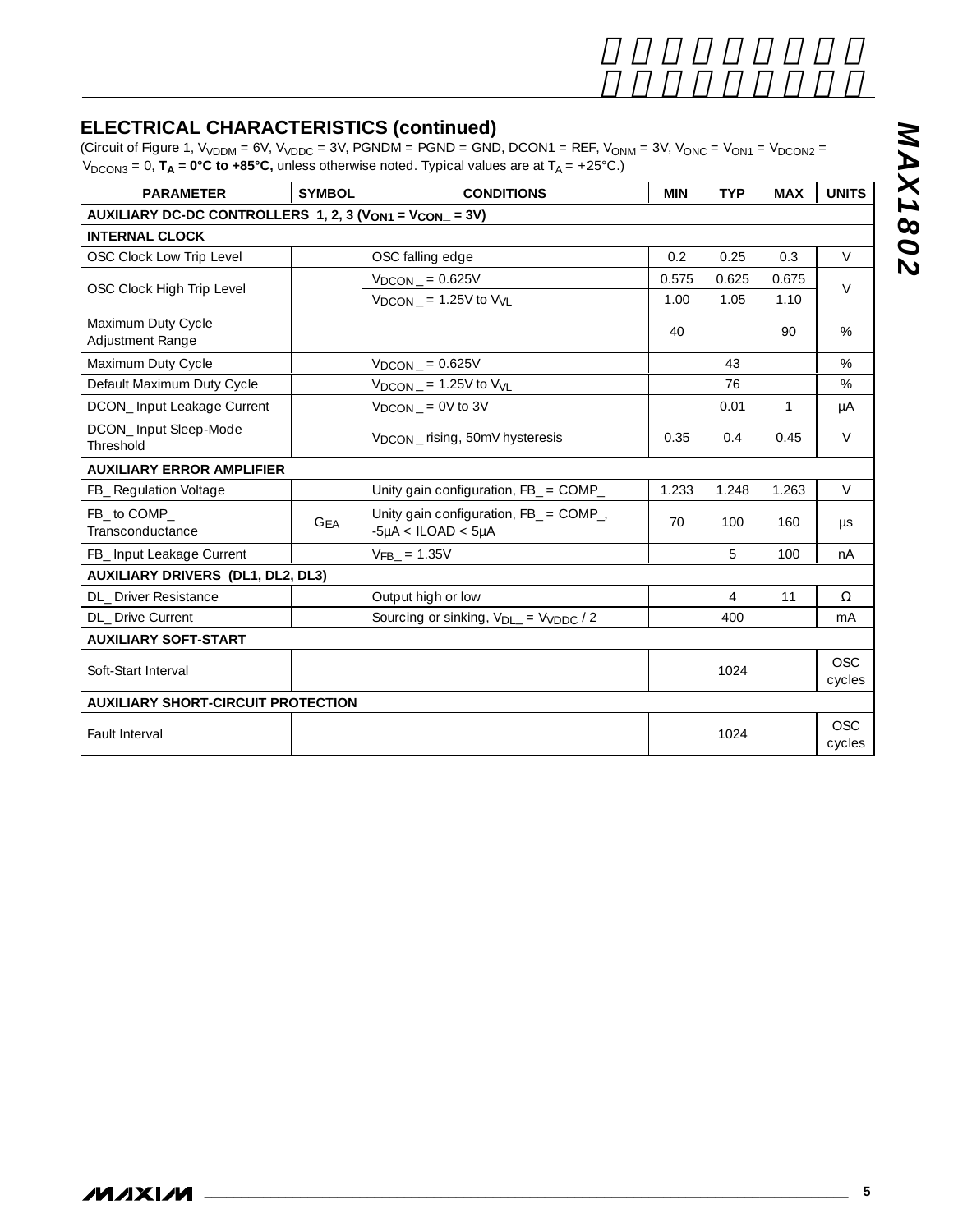#### **ELECTRICAL CHARACTERISTICS (continued)**

| <b>PARAMETER</b>                                    | <b>SYMBOL</b>         | <b>CONDITIONS</b>                                                                                                                                     | <b>MIN</b> | <b>TYP</b> | <b>MAX</b>      | <b>UNITS</b> |
|-----------------------------------------------------|-----------------------|-------------------------------------------------------------------------------------------------------------------------------------------------------|------------|------------|-----------------|--------------|
| <b>GENERAL</b>                                      |                       |                                                                                                                                                       |            |            |                 |              |
| Input Voltage Range                                 | <b>V<sub>IN</sub></b> |                                                                                                                                                       | 2.5        |            | 11              | V            |
| <b>SUPPLY CURRENT</b>                               |                       |                                                                                                                                                       |            |            |                 |              |
| Shutdown Supply Current<br>(from VDDM and VDDC)     |                       | $V_{ONM} = 0$                                                                                                                                         |            |            | 20              | μA           |
| Main DC-DC Converter                                |                       | $VFBM = 1.5V$ , $VVDDC = 0$                                                                                                                           |            |            | 600             |              |
| Supply Current (from VDDM)                          |                       | $VFBM = 1.5V$ , $VVDDC = 3V$                                                                                                                          |            |            | 55              | μA           |
| Main DC-DC Converter<br>Supply Current (from VDDC)  |                       | $VFBM = 1.5V$ , $VVDDC = 3V$                                                                                                                          |            |            | 450             | μA           |
| Main plus Core Supply Current<br>(from VDDC)        |                       | $V$ FBM = $V$ FBC = 1.5V, $V$ ONC = 3V                                                                                                                |            |            | 700             | μA           |
| Main plus Auxiliary 1 Supply<br>Current (from VDDC) |                       | $V$ FBM = $V$ FB1 = 1.5V, $V_{ON1}$ = $V_{DCON1}$ = 3V                                                                                                |            |            | 750             | μA           |
| Main plus Auxiliary 2 Supply<br>Current (from VDDC) |                       | $VFBM = VFB2 = 1.5V$ , $VDCON2 = 3V$                                                                                                                  |            |            | 750             | μA           |
| Main plus Auxiliary 3 Supply<br>Current (from VDDC) |                       | $VFBM = VFB3 = 1.5V$ , $VDCON3 = 3V$                                                                                                                  |            |            | 750             | μA           |
| <b>Total Supply Current</b><br>(from VDDC)          |                       | $V$ FBM = $V$ FBC = $V$ FB1 = $V$ FB2 = $V$ FB3 = 1.5V,<br>$V_{\text{ONC}} = V_{\text{ON1}} = V_{\text{DCON1}} = V_{\text{DCON2}} =$<br>$VDCON3 = 3V$ |            |            | 1700            | μA           |
| <b>VL REGULATOR</b>                                 |                       |                                                                                                                                                       |            |            |                 |              |
| VL Output Voltage                                   |                       | $6V < V_{VDDM} < 11V$<br>$0.1mA < I_{LOAD} < 10mA$                                                                                                    | 2.83       |            | 3.12            | V            |
| <b>VL Supply Rejection</b>                          |                       | $3.5V < VVDDM < 11V$ , $VVDDC = 0$                                                                                                                    |            |            | 3               | %            |
| VL Undervoltage Lockout<br>Threshold                |                       | V <sub>L</sub> rising, 40mV hysteresis                                                                                                                | 2.25       |            | 2.50            | V            |
| VL Switchover Voltage to VDDC                       |                       | V <sub>L</sub> rising, 100mV hysteresis                                                                                                               | 2.3        |            | 2.5             | V            |
| VL to VDDC Switch Resistance                        |                       |                                                                                                                                                       |            |            | $7\overline{ }$ | Ω            |
| <b>REFERENCE</b>                                    |                       |                                                                                                                                                       |            |            |                 |              |
| Reference Output Voltage                            | VREF                  | $I_{REF} = 20\mu A$                                                                                                                                   | 1.230      |            | 1.262           | V            |
| <b>REF Load Regulation</b>                          |                       | $10\mu$ A < IREF < 200 $\mu$ A                                                                                                                        |            |            | 9               | mV           |
| REF Line Rejection                                  |                       | $2.7V < V_{OUT} < 5.5V$                                                                                                                               |            |            | 5               | mV           |
| REF Undervoltage Lockout<br>Threshold               |                       | REF rising, 20mV hysteresis                                                                                                                           | 0.9        |            | 1.1             | V            |
| <b>OSCILLATOR</b>                                   |                       |                                                                                                                                                       |            |            |                 |              |
| OSC Discharge Trip Level                            |                       | OSC rising                                                                                                                                            | 1.225      |            | 1.275           | V            |
| OSC Input Bias Current                              |                       | $V_{\text{OSC}} = 1.1V$                                                                                                                               |            |            | 100             | nA           |
| OSC Discharge Resistance                            |                       | $V_{\text{OSC}} = 1.5V$                                                                                                                               |            |            | 100             | Ω            |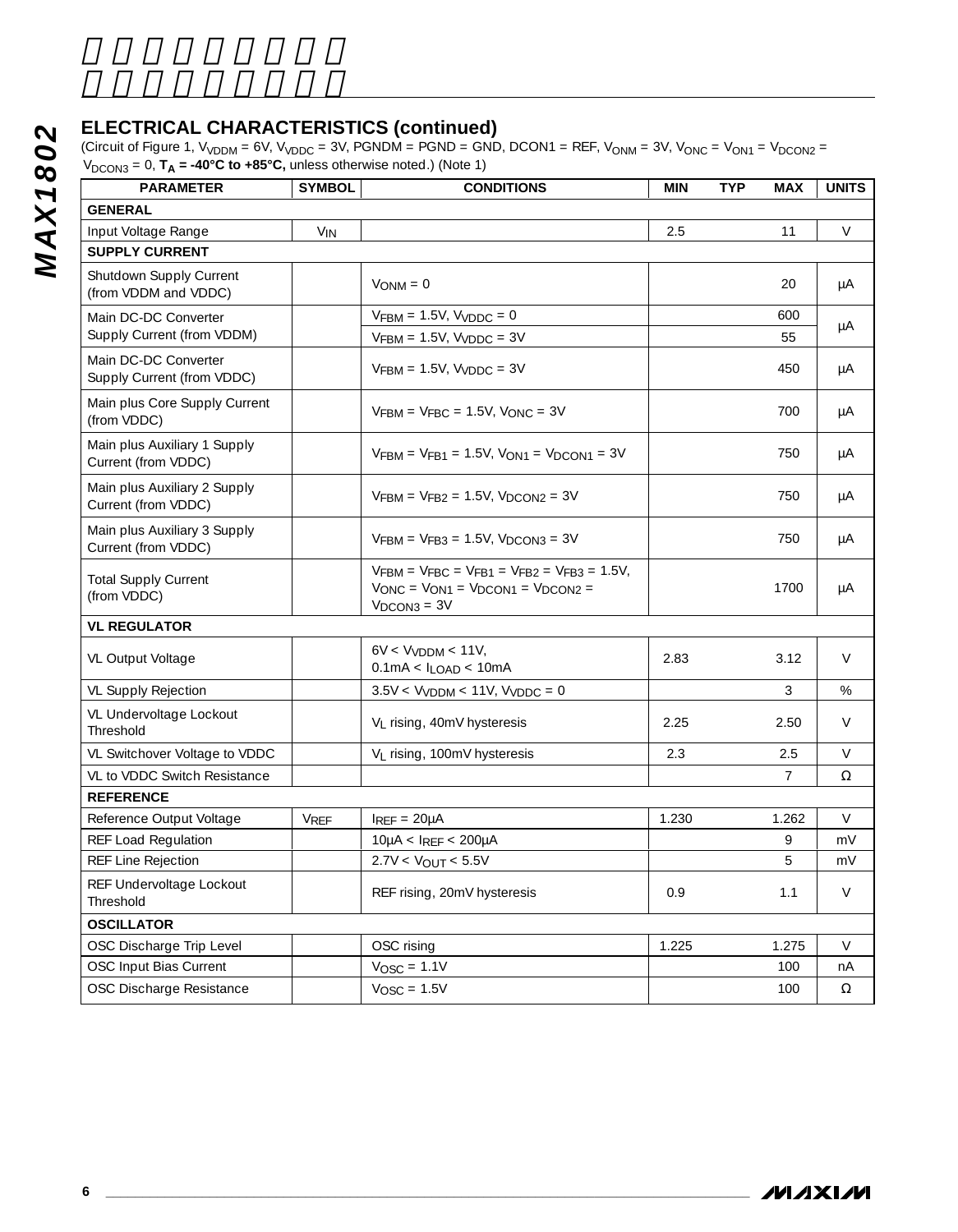### **ELECTRICAL CHARACTERISTICS (continued)**

(Circuit of Figure 1, V<sub>VDDM</sub> = 6V, V<sub>VDDC</sub> = 3V, PGNDM = PGND = GND, DCON1 = REF, V<sub>ONM</sub> = 3V, V<sub>ONC</sub> = V<sub>ON1</sub> = V<sub>DCON2</sub> =  $\rm V_{DCON3}$  = 0,  $\rm T_A$  = -40°C to +85°C, unless otherwise noted.) (Note 1)

| <b>PARAMETER</b>                                | <b>SYMBOL</b>              | <b>CONDITIONS</b>                                                       | <b>MIN</b>                  | <b>TYP</b> | <b>MAX</b> | <b>UNITS</b> |
|-------------------------------------------------|----------------------------|-------------------------------------------------------------------------|-----------------------------|------------|------------|--------------|
| LOGIC INPUTS (ONM, ONC, ON1)                    |                            |                                                                         |                             |            |            |              |
| Input Low Level                                 | VIL                        |                                                                         |                             |            | 0.4        | V            |
|                                                 |                            | <b>ONM</b>                                                              | 1.8                         |            |            | V            |
| Input High Level                                | V <sub>IH</sub>            | ONC, ON1                                                                | 1.6                         |            |            |              |
| Input Leakage Current                           |                            | ONM: $V_{IN} = 0$ or 11V;<br>ONC, ON1: $V_{IN} = 0$ or 5V               |                             |            | 1          | μA           |
| <b>MAIN DC-DC CONVERTER</b>                     |                            |                                                                         |                             |            |            |              |
| Main Output Voltage Adjust Range                | VOUT                       |                                                                         | 2.7                         |            | 5.5        | $\vee$       |
| Main Idle Mode Threshold                        |                            | $V_{\text{OSC}} = 0.625V$ , measured between<br>VDDM and LXM            | 2                           |            | 35         | mV           |
| Main Current-Sense Amplifier<br>Voltage Gain    | A <sub>VCSM</sub>          | Measured between VDDM and LXM                                           | 8.4                         |            | 10.2       | V/V          |
| Main Zero-Crossing Threshold                    |                            | Measured between LXM and PGNDM                                          | $-20$                       |            | -8         | mV           |
| Main Slope Compensation Gain                    | Avswm                      |                                                                         | 0.16                        |            | 0.24       | V/V          |
| <b>MAIN ERROR AMPLIFIER</b>                     |                            |                                                                         |                             |            |            |              |
| <b>FBM Regulation Voltage</b>                   |                            | Unity gain configuration, FBM = COMPM                                   | 1.230                       |            | 1.265      | $\vee$       |
| FBM to COMPM<br>Transconductance                | <b>GEA</b>                 | Unity gain configuration, FBM = COMPM,<br>$-5\mu A < I_{LOAD} < 5\mu A$ | 70                          |            | 160        | $\mu$ S      |
| FBM Input Leakage Current                       |                            | $VFBM = 1.35V$                                                          |                             |            | 100        | nA           |
| <b>COMPM Minimum Output</b><br>Voltage          |                            | VFBM = 1.35V, COMPM open                                                | 0.3                         |            |            | V            |
| COMPM Maximum Output<br>Voltage                 | VCOMPM(MAX)                | $VFBM = 1.15V$ , COMPM open                                             | 2.00                        |            | 2.27       | $\vee$       |
| <b>MAIN DRIVERS (DHM, DLM)</b>                  |                            |                                                                         |                             |            |            |              |
| Output Low Voltage                              |                            | $I_{SINK} = 10mA$                                                       |                             |            | 0.11       | $\vee$       |
| Output High Voltage                             |                            | $I_{\text{SOURCE}} = 10 \text{mA}$                                      | V <sub>VDDM</sub> -<br>0.11 |            |            | V            |
| <b>Driver Resistance</b>                        |                            | $I_{DHM} = 10mA$ , $I_{DLM} = 10mA$                                     |                             |            | 11         | Ω            |
| <b>CORE DC-DC CONVERTER (VONC = 3V)</b>         |                            |                                                                         |                             |            |            |              |
| Core Output Voltage Adjust<br>Range             | VOUT                       |                                                                         | 1.25                        |            | 5.5        | V            |
| Core Idle Mode Threshold                        |                            | $V_{\text{OSC}} = 0.625V$                                               | 40                          |            | 360        | mA           |
| Core Current-Sense Amplifier<br>Transresistance | Rcsc                       |                                                                         | 0.7                         |            | 1.3        | V/A          |
| Core Slope Compensation Gain                    | Avswc                      |                                                                         | 0.16                        |            | 0.24       | V/V          |
| <b>CORE ERROR AMPLIFIER (VONC = 3V)</b>         |                            |                                                                         |                             |            |            |              |
| FBC Regulation Voltage                          |                            | Unity gain configuration, $FBC = COMPC$                                 | 1.230                       |            | 1.265      | V            |
| FBC to COMPC<br>Transconductance                | $\mathsf{G}_{\mathsf{EA}}$ | Unity gain configuration, FBC = COMPC,<br>$-5\mu A < I_{LOAD} < 5\mu A$ | 70                          |            | 160        | μS           |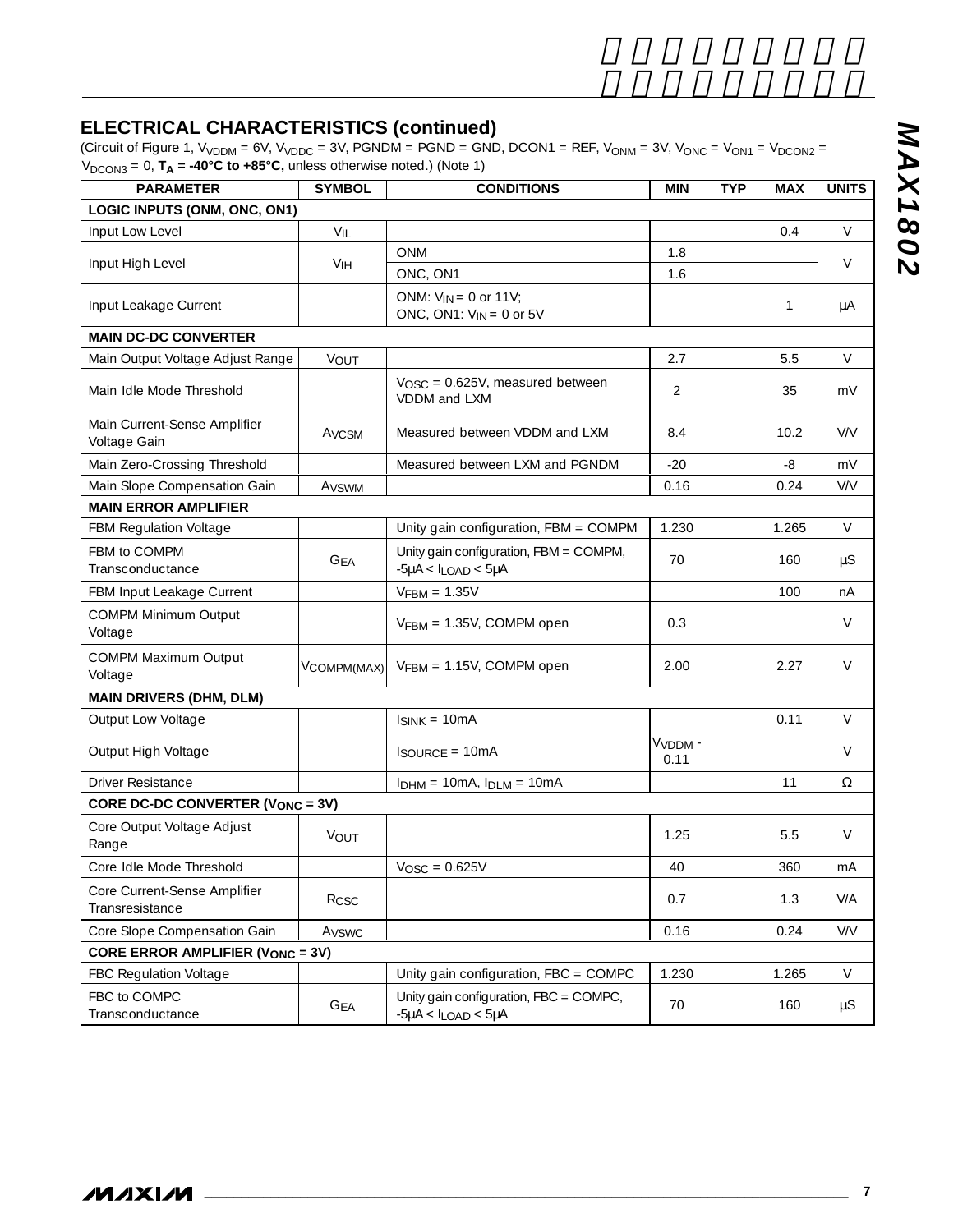#### **ELECTRICAL CHARACTERISTICS (continued)**

|                                                                                 |                  | $V_{DCON3}$ = 0, $T_A$ = -40°C to +85°C, unless otherwise noted.) (Note 1) |            |            |              |              |
|---------------------------------------------------------------------------------|------------------|----------------------------------------------------------------------------|------------|------------|--------------|--------------|
| <b>PARAMETER</b>                                                                | <b>SYMBOL</b>    | <b>CONDITIONS</b>                                                          | <b>MIN</b> | <b>TYP</b> | <b>MAX</b>   | <b>UNITS</b> |
| FBC Input Leakage Current                                                       |                  | $V_{\text{FBC}} = 1.35V$                                                   |            |            | 100          | nA           |
| <b>COMPC Minimum Output</b><br>Voltage                                          |                  | $V_{FBC}$ = 1.35V, COMPC open                                              | 0.3        |            |              | V            |
| COMPC Maximum Output<br>Voltage                                                 | VCOMPC(MAX)      | $V_{\text{FBC}} = 1.15V$ , COMPC open                                      | 2.00       |            | 2.27         | V            |
| CORE POWER SWITCHES (VONC = 3V)                                                 |                  |                                                                            |            |            |              |              |
| LXC Leakage Current                                                             |                  | $V_{LXC} = 0, 5.5V$                                                        |            |            | 20           | μA           |
| Switch On-Resistance                                                            | R <sub>DSN</sub> | N-channel, $I_{LXC} = 0.75A$                                               |            |            | 350          | $m\Omega$    |
|                                                                                 | R <sub>DSP</sub> | P-channel, $I_{LXC} = 0.75A$                                               |            |            | 400          |              |
| N-Channel Turn-Off Current                                                      |                  |                                                                            | 5          |            | 190          | mA           |
| AUXILIARY DC-DC CONTROLLERS 1, 2, 3 (V <sub>ON1</sub> = V <sub>DCON</sub> = 3V) |                  |                                                                            |            |            |              |              |
| <b>INTERNAL CLOCK</b>                                                           |                  |                                                                            |            |            |              |              |
| OSC Clock Low Trip Level                                                        |                  | OSC falling edge                                                           | 0.2        |            | 0.3          | V            |
| OSC Clock High Trip Level                                                       |                  | $VDCON = 0.625V$                                                           | 0.575      |            | 0.675        | $\vee$       |
|                                                                                 |                  | $V_{DCON}$ = 1.25V to $V_{VL}$                                             | 1.00       |            | 1.10         |              |
| Maximum Duty Cycle<br>Adjustment Range                                          |                  |                                                                            | 40         |            | 90           | %            |
| DCON_Input Leakage Current                                                      |                  | $V_{DCON}$ = 0V to 3V                                                      |            |            | $\mathbf{1}$ | μA           |
| DCON_Input Sleep-Mode<br>Threshold                                              |                  | V <sub>DCON</sub> rising, 50mV hysteresis                                  | 0.35       |            | 0.45         | V            |
| <b>AUXILIARY ERROR AMPLIFIER</b>                                                |                  |                                                                            |            |            |              |              |
| FB_ Regulation Voltage                                                          |                  | Unity gain configuration, FB_ = COMP_                                      | 1.230      |            | 1.265        | V            |
| FB_ to COMP_<br>Transconductance                                                | <b>GFA</b>       | Unity gain configuration, FB_ = COMP_,<br>$-5\mu A < I_{LOAD} < 5\mu A$    | 70         |            | 160          | μs           |
| FB_ Input Leakage Current                                                       |                  | $VFB = 1.35V$                                                              |            |            | 100          | nA           |
| <b>AUXILIARY DRIVERS (DL1, DL2, DL3)</b>                                        |                  |                                                                            |            |            |              |              |
| DL_ Driver Resistance                                                           |                  | Output high or low                                                         |            |            |              |              |

**Note 1:** Specifications to -40°C are guaranteed by design and not production tested.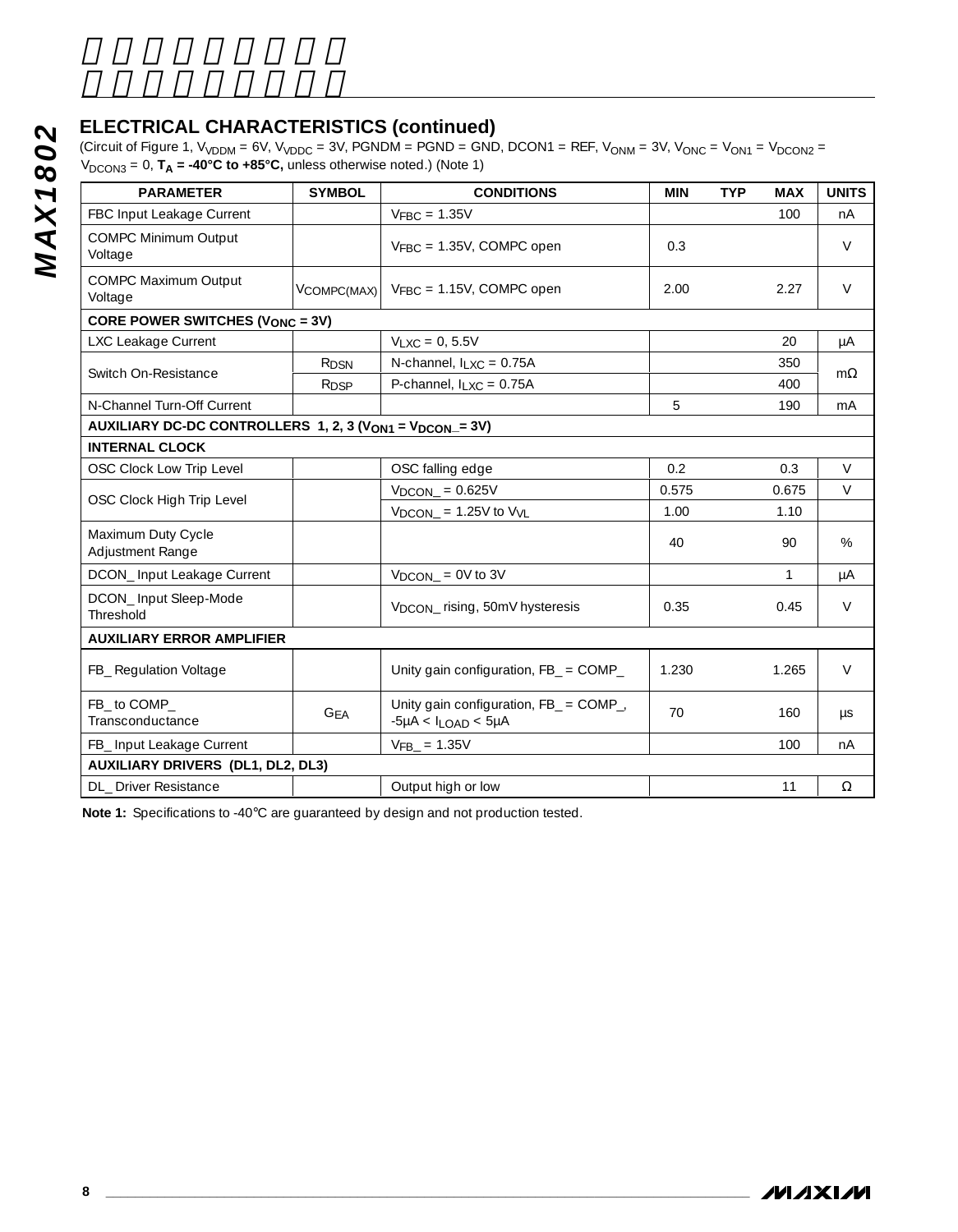

 $\boldsymbol{0}$ 

INPUT VOLTAGE (V)

(Circuit of Figure 1,  $V_{VDDM} = 6V$ ,  $V_{VDDC} = 3.3V$ ,  $V_{ONM} = 3V$ ,  $V_{ONC} = V_{ON1} = V_{DCON2} = V_{DCON3} = 0$ ,  $T_A = +25°C$ , unless otherwise noted.)

 $\frac{1}{\sqrt{2}}$  . The set of the set of the set of the set of the set of the set of the set of the set of the set of the set of the set of the set of the set of the set of the set of the set of the set of the set of the set

0

1 10 100 1000

ROSC (kΩ)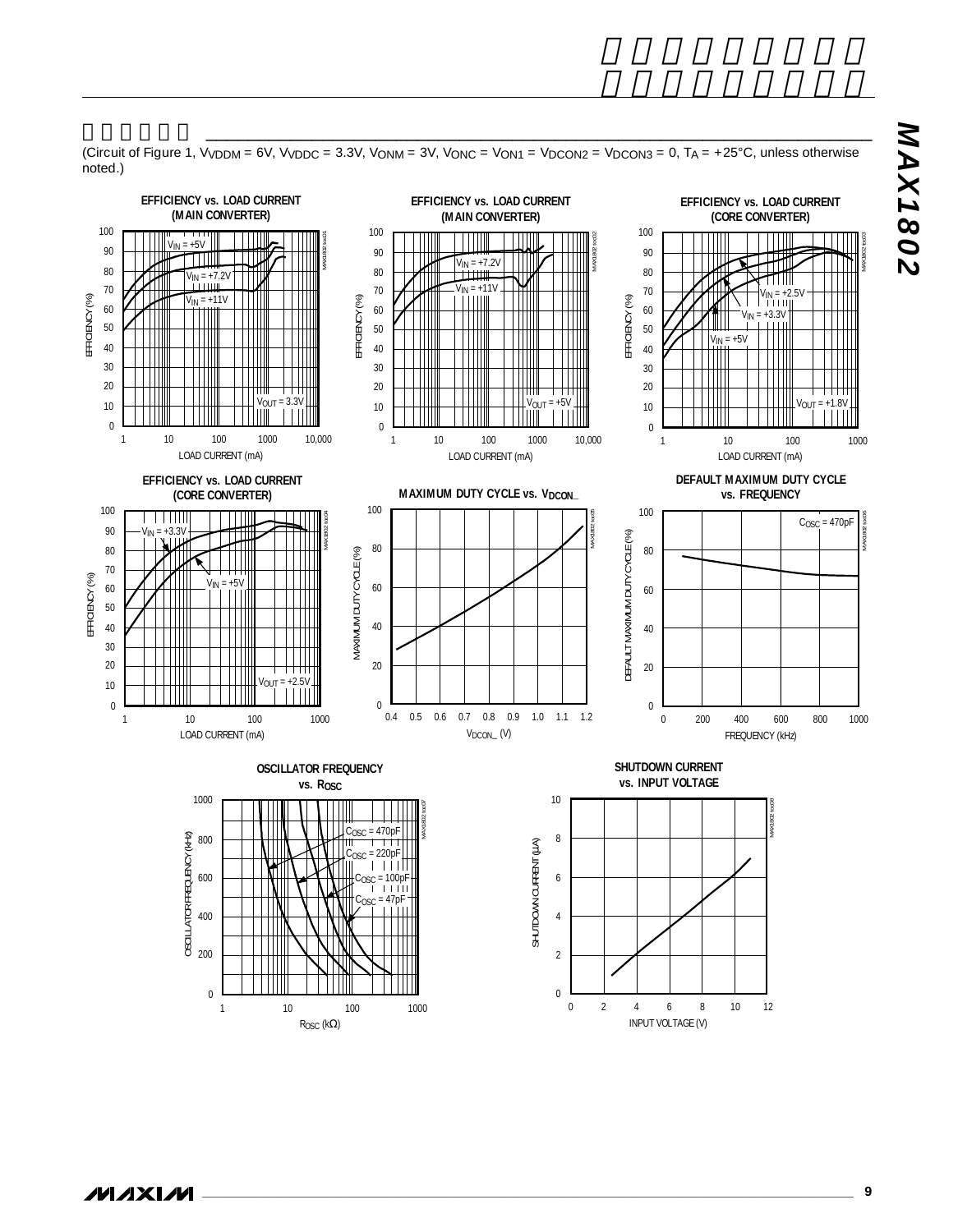### $\left(\begin{array}{c} \begin{array}{c} \begin{array}{c} \begin{array}{c} \end{array}\\ \end{array}\right)\end{array}$

(Circuit of Figure 1, V<sub>VDDM</sub> = 6V, V<sub>VDDC</sub> = 3.3V, V<sub>ONM</sub> = 3V, V<sub>ONC</sub> = V<sub>ON1</sub> = V<sub>DCON2</sub> = V<sub>DCON3</sub> = 0, T<sub>A</sub> = +25°C, unless otherwise noted.)



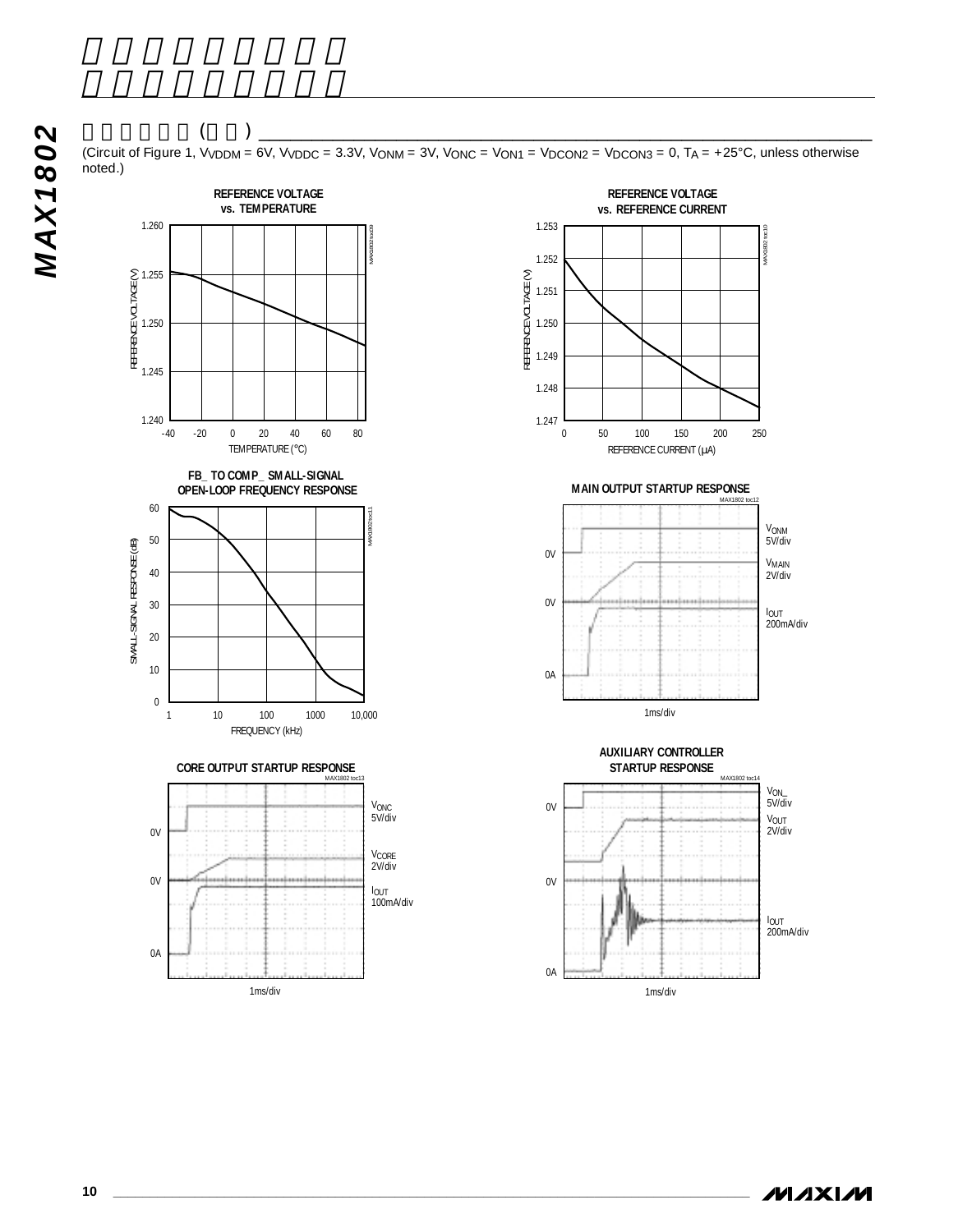$\left(\begin{array}{c} \begin{array}{c} \begin{array}{c} \begin{array}{c} \end{array}\\ \end{array}\right)\end{array}$ 

(Circuit of Figure 1, V<sub>VDDM</sub> = 6V, V<sub>VDDC</sub> = 3.3V, V<sub>ONM</sub> = 3V, V<sub>ONC</sub> = V<sub>ON1</sub> = V<sub>DCON2</sub> = V<sub>DCON3</sub> = 0, T<sub>A</sub> = +25°C, unless otherwise noted.)

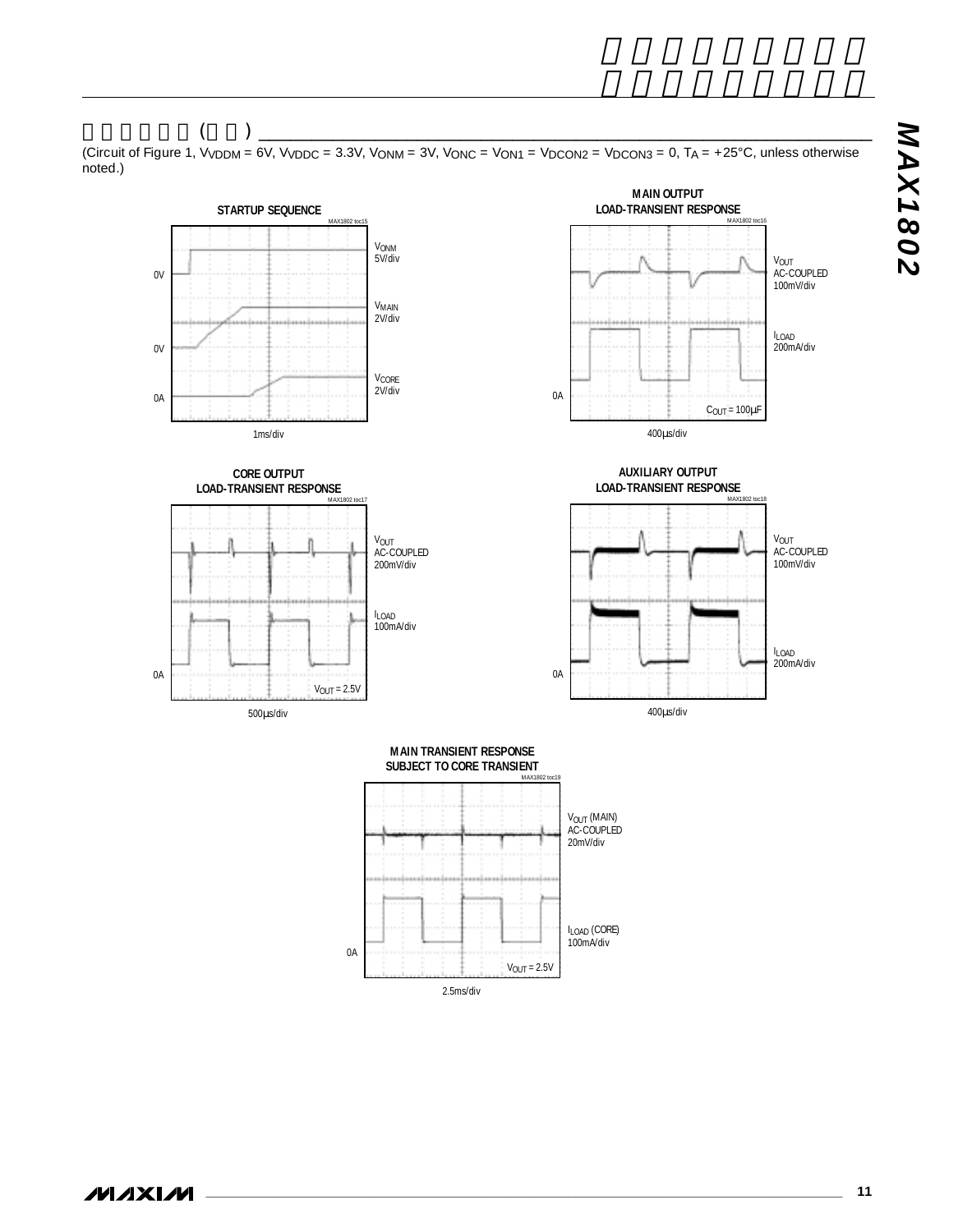| 1                | <b>FBM</b>      | DC-DC<br>FBM<br>$V_{REF}(1.25V)$                                                                                              |
|------------------|-----------------|-------------------------------------------------------------------------------------------------------------------------------|
| $\overline{2}$   | COMPM           | GND<br>$\overline{(\ }$<br>$\lambda$                                                                                          |
| 3                | <b>ONM</b>      | VL<br>ONM VDDM                                                                                                                |
| $\overline{4}$   | VH              | VH<br>$0.1 \mu F$<br>VH VDDM                                                                                                  |
| 5                | <b>VDDM</b>     | VDDM IC<br>$DC-DC$<br>VDDM<br>P<br><b>MOSFET</b>                                                                              |
| 6                | <b>DHM</b>      | $\sf P$<br><b>MOSFET</b><br>DHM VDDM<br>PGNDM<br>400mA<br>P<br><b>DHM</b><br><b>MOSFET</b><br>(typ)                           |
| $\boldsymbol{7}$ | <b>LXM</b>      | $\sf P$<br>$DC-DC$<br><b>LXM</b><br>${\sf N}$<br><b>MOSFET</b><br>LXM<br>P<br>N<br>P<br><b>MOSFET</b><br><b>MOSFET</b><br>LXM |
| 8                | <b>DLM</b>      | N<br><b>MOSFET</b><br>DLM VDDM<br>PGNDM<br>400mA(typ)<br>DLM<br>N<br><b>MOSFET</b>                                            |
| 9                | <b>PGNDM</b>    | $DC-DC$<br>$DC-DC$<br>PGNDM<br>PGNDM<br>${\sf N}$<br><b>MOSFET</b>                                                            |
| 10               | OSC             | OSC GND<br>OSC VL<br>100kHz 1MHz                                                                                              |
| 11               | DCON1           | DCON1 VL<br>$\mathbf{1}$<br>REF DCON1<br>40%<br>90%<br>DCON1 300mV                                                            |
| 12               | DL1             | 1 MOSFET<br>DL1 VDDC PGND 400mA(typ)<br>DL1<br><b>MOSFET</b><br>$\mathbf{1}$<br>N                                             |
| 13               | ON <sub>1</sub> | $\mathbf{1}$<br>ON1 VL<br>$\mathbf{1}$                                                                                        |
| 14               | COMP1           | $\mathbf{1}$<br>$\mathbf{1}$<br>COMP1 GND<br>$\mathbf{1}$<br>$\left($<br>$\big)$                                              |
| 15               | FB1             | $\mathbf{1}$<br>FB1<br>1<br>$V_{REF}(1.25V)$                                                                                  |
| 16               | FB <sub>2</sub> | $\overline{2}$<br>$\overline{2}$<br>FB <sub>2</sub><br>$V_{REF}(1.25V)$                                                       |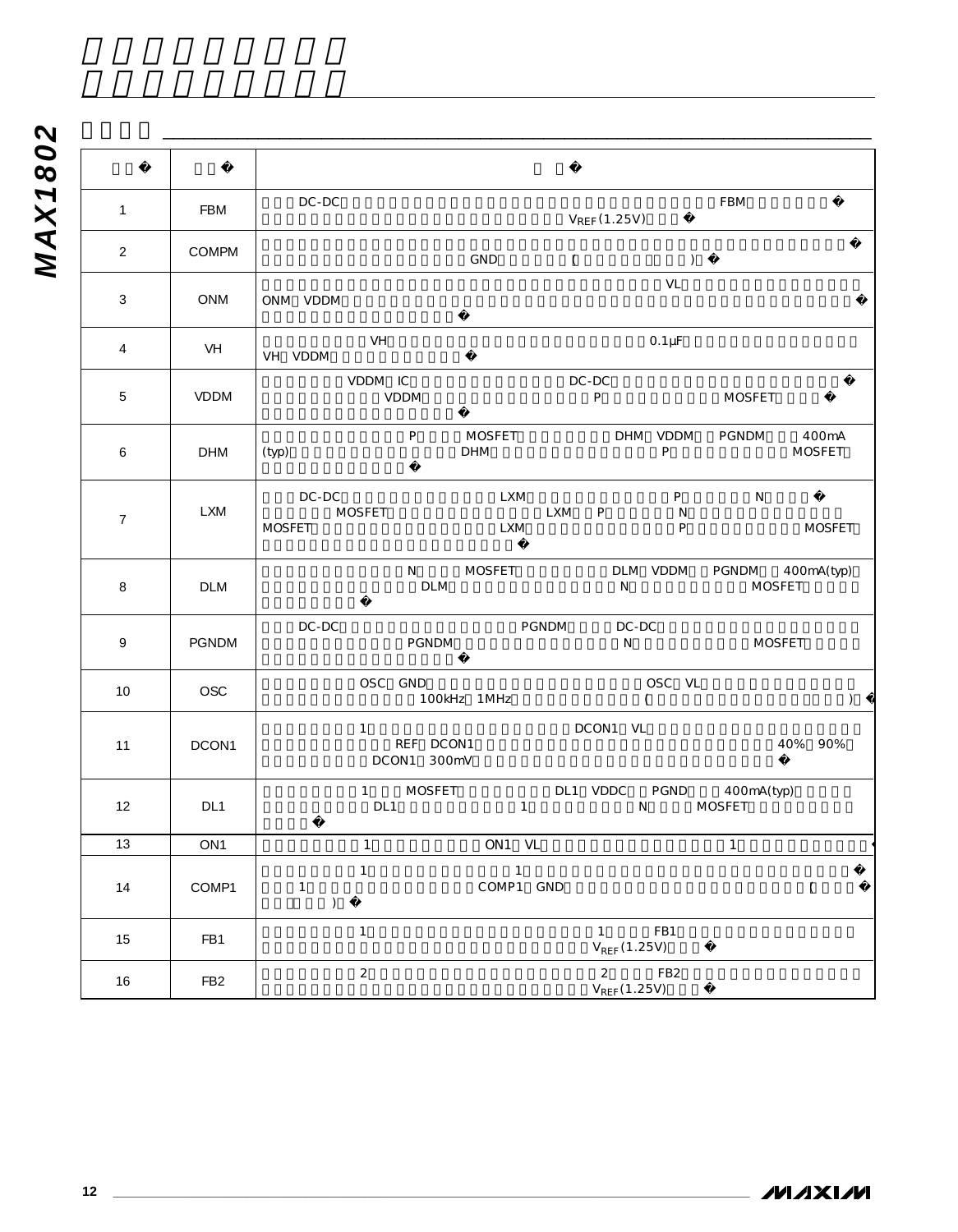端子説明(続き) \_\_\_\_\_\_\_\_\_\_\_\_\_\_\_\_\_\_\_\_\_\_\_\_\_\_\_\_\_\_\_\_\_\_\_\_\_\_\_\_\_\_\_\_\_\_\_\_\_\_\_\_\_\_\_\_\_\_\_\_\_\_

| 17 | COMP2           | $\overline{2}$<br>2<br>$\sqrt{2}$<br>COMP2 GND<br>$\lambda$<br>$\left($               |
|----|-----------------|---------------------------------------------------------------------------------------|
| 18 | DCON2           | $\overline{2}$<br>DCON2 VL<br>REF DCON2<br>40% 90%<br>DCON2 300mV                     |
| 19 | DL <sub>2</sub> | 2 MOSFET<br>DL2 VDDC PGND 400mA(typ)<br>N MOSFET<br>DL <sub>2</sub><br>$\overline{2}$ |
| 20 | DL <sub>3</sub> | 3 MOSFET<br>DL3 VDDC PGND 400mA(typ)<br>DL3<br>$\mathbf{3}$<br>N<br><b>MOSFET</b>     |
| 21 | COMP3           | $\mathbf{3}$<br>3<br>3<br>COMP3 GND<br>$\overline{(\ }$<br>$\lambda$                  |
| 22 | FB3             | $\mathbf{3}$<br>$3^{\circ}$<br>FB3<br>$V_{REF}(1.25V)$                                |
| 23 | DCON3           | 3<br>DCON3 VL<br>REF DCON3<br>40% 90%<br>DCON3 300mV                                  |
| 24 | ONC             | ONC VL                                                                                |
| 25 | PGND            | IC<br>N<br><b>MOSFET</b><br>PGND GND                                                  |
| 26 | <b>LXC</b>      | P<br>N<br><b>MOSFET</b>                                                               |
| 27 | <b>VDDC</b>     | $DC-DC$<br><b>VDDC</b><br>P MOSFET<br>5.5V<br>5.5V<br>VDDC<br>1 F<br>VDDC PGND        |
| 28 | VL              | VL<br>VDDC 2.4V<br>VL<br>VDDC 2.4V<br>VL VDDC<br>VDDM<br>$1.0 \mu F$<br>VL GND        |
| 29 | COMPC           | GND<br>$\overline{\phantom{a}}$<br>$\big)$                                            |
| 30 | <b>FBC</b>      | FBC<br>DC-DC<br>$V_{REF}(1.25V)$                                                      |
| 31 | <b>REF</b>      | 1.25V<br>$1.0 \mu F$<br>REF GND                                                       |
| 32 | <b>GND</b>      |                                                                                       |

<u> 1980 - Johann Barn, marwolaethau a bhann an t-Albann an t-Albann an t-Albann an t-Albann an t-Albann an t-Alb</u>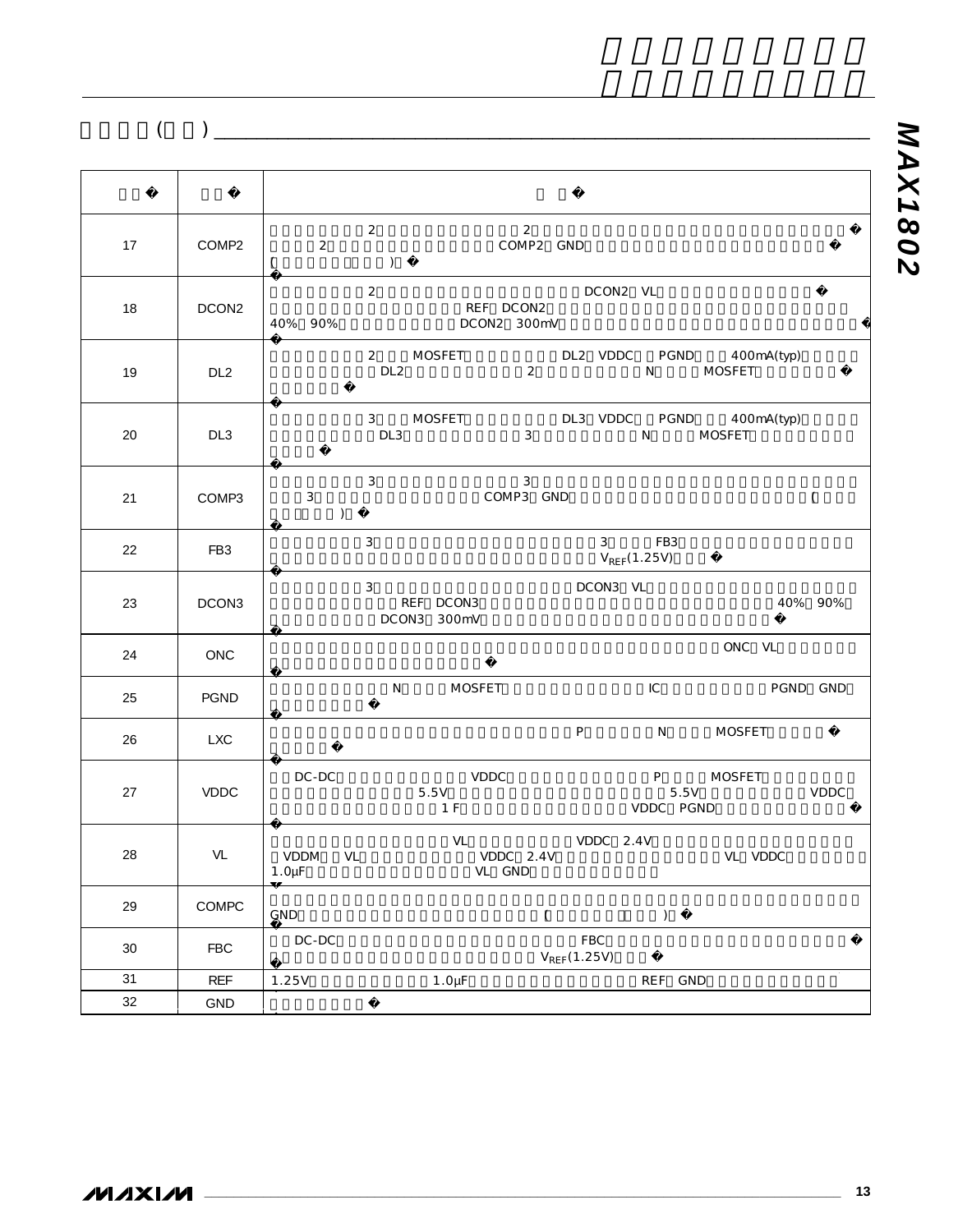|                                                       |                                         |               |                                |                   | $\mathsf{P}$         | <b>MOSFET</b>                                                                                                                                                   |                       |
|-------------------------------------------------------|-----------------------------------------|---------------|--------------------------------|-------------------|----------------------|-----------------------------------------------------------------------------------------------------------------------------------------------------------------|-----------------------|
| $\mathbf{1}$<br>MAX1802<br>MAX1802 2<br>$\mathcal{E}$ | DC-DC<br>$\sqrt{3}$                     |               |                                |                   | MAX1802              | <b>MOSFET</b>                                                                                                                                                   |                       |
| $DC-DC$<br>DC-DC                                      | MAX1801                                 |               | $\sf P$                        |                   |                      | 20mV<br>20mV MOS-                                                                                                                                               |                       |
|                                                       | $\overline{2}$                          | $\mathbf{3}$  | FET                            |                   |                      |                                                                                                                                                                 |                       |
| MAX1802<br>$\prime$                                   |                                         |               |                                |                   |                      |                                                                                                                                                                 |                       |
| MAX1802<br>MAX1801<br>MAX1801                         | $\boldsymbol{\mathit{II}}$              |               |                                |                   |                      |                                                                                                                                                                 |                       |
| $DC-DC$                                               | MAX1802 "                               | $\prime$      |                                |                   |                      |                                                                                                                                                                 |                       |
|                                                       |                                         |               |                                | <b>MOSFET</b>     |                      |                                                                                                                                                                 |                       |
|                                                       |                                         |               | $\mathsf{N}$<br><b>MOSFET</b>  |                   | (P)<br><b>MOSFET</b> | ${\sf N}$                                                                                                                                                       |                       |
| DC-DC                                                 |                                         |               |                                |                   |                      | $\overline{2}$                                                                                                                                                  |                       |
| MAX1802                                               | DC-DC                                   |               | $Li+$                          |                   | ${\sf P}$            |                                                                                                                                                                 |                       |
| 5.5V                                                  | 2.5V 11V                                | 2.7V          | <b>MOSFET</b>                  | N                 | <b>MOSFET</b>        | $\mathsf{N}$                                                                                                                                                    |                       |
| ${\sf P}$                                             |                                         |               | COMPM                          |                   |                      | $V_{COMPM(MAX)} = 2.14V$                                                                                                                                        |                       |
| <b>MOSFET</b>                                         | ${\sf P}$<br>${\sf N}$                  | <b>MOSFET</b> | $(I_{\text{OUT}}(\text{MAX}))$ |                   | $(I_{LIM})$          |                                                                                                                                                                 |                       |
| <b>PWM</b>                                            |                                         |               |                                |                   |                      | $I_{LIM} = \frac{V_{COMPM(MAX)} - V_{REF}\left(1 + \frac{V_{OUT} A_{VSWM}}{V_{IN}}\right)}{A_{VCSM} R_{DSP}}$                                                   |                       |
| <b>MOSFET</b><br>${\sf P}$                            |                                         |               |                                |                   |                      |                                                                                                                                                                 |                       |
| $\sqrt{2}$                                            | <b>MOSFET</b><br>${\sf P}$<br>${\sf N}$ |               |                                |                   |                      | $I_{\text{OUT}(\text{MAX})} = I_{\text{LIM}} - \left\{ \frac{\left(1 - \frac{V_{\text{OUT}}}{V_{\text{IN}}}\right) V_{\text{OUT}}}{2f_{\text{OSC}} L} \right\}$ |                       |
|                                                       |                                         |               | A <sub>VCSM</sub>              | A <sub>VSWM</sub> |                      |                                                                                                                                                                 | (0.20V/V)<br>(9.3V/V) |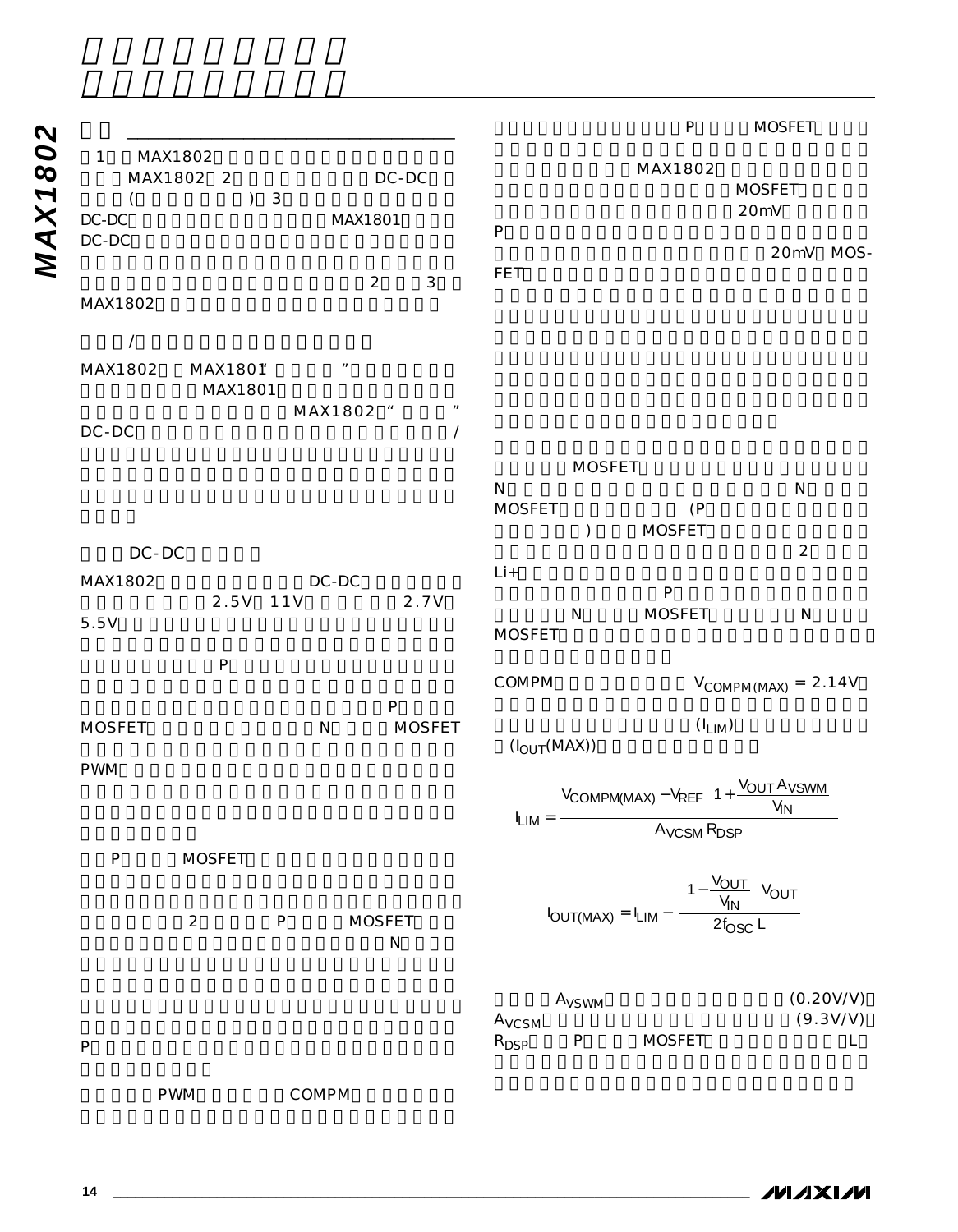

 $\mathbf{1}$ . The results is a set of  $\mathbf{1}$ .

*MAX1802*

**MAX1802**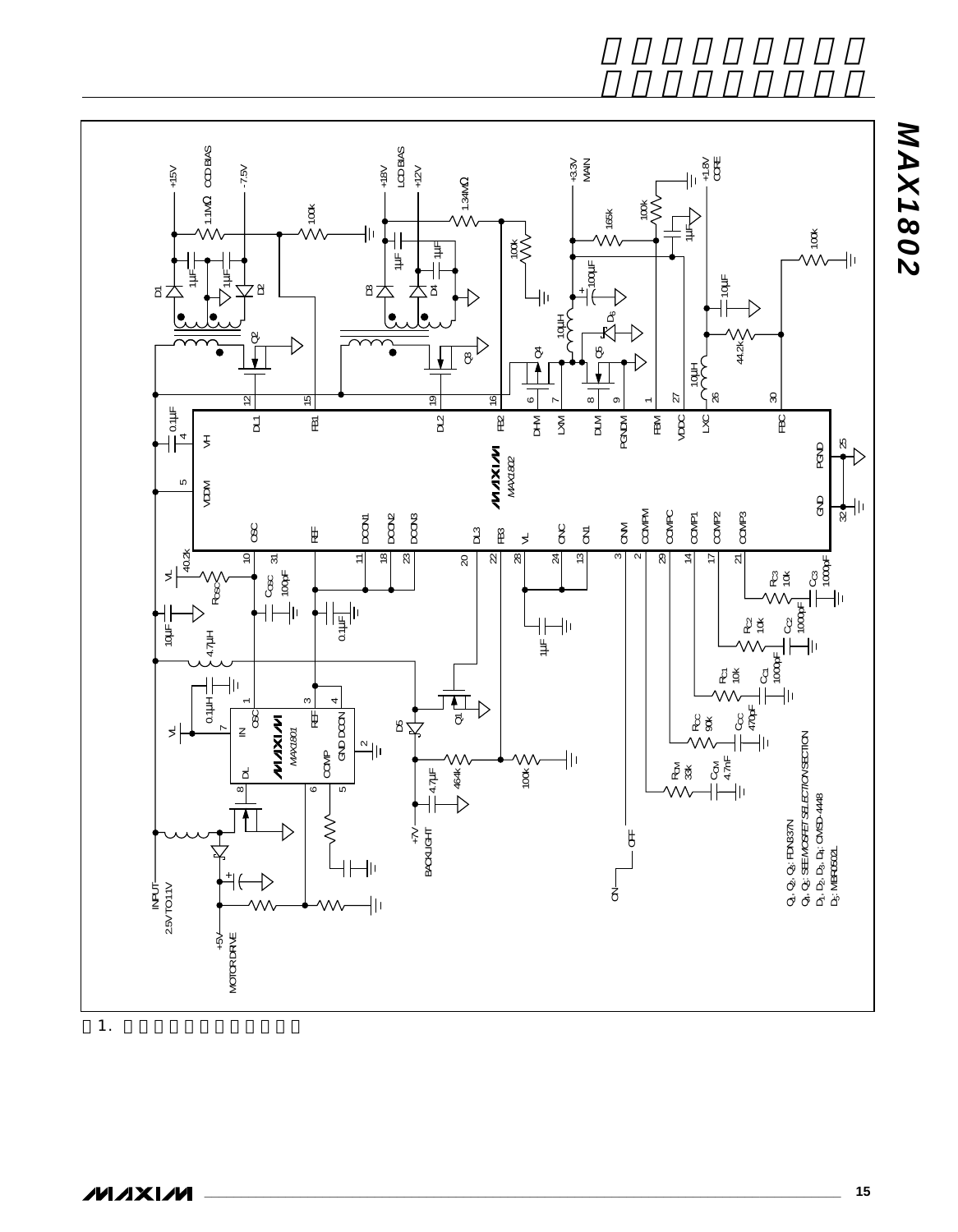

DC-DC

MAX1802 DC-DC

1.25V 5.5V

PWM P MOSFET N MOSFET

 $I_{LIM} =$ V<sub>COMPC(MAX)</sub> — V<sub>REF</sub> (1 + <u>Vout Avswc</u> R CSC  $I_{\text{OUT}(MAX)} = I$ V  $\frac{U U T}{V_{\text{IN}}}$   $V_{\text{N}}$  $\text{OUT}(\text{MAX}) = \text{LIM} - \left( \frac{1}{2} \right)$ IN <u>OUT</u>  $\left(\frac{1}{N}\right)^{V}$ OUT OSC  $V_{\text{REF}}\left(1+\frac{V_{\text{OUT}}A_{\text{VSWC}}}{V_{\text{IN}}}\right)$ = I<sub>LIM</sub>–  $\left(1-\frac{\mathsf{V_{OUT}}}{\mathsf{V_{IN}}}\right)$ L L L L L L L  $\overline{\phantom{a}}$ J  $\overline{\phantom{a}}$  $\overline{\phantom{a}}$  $\overline{\phantom{a}}$  $\overline{\phantom{a}}$ I  $(MAX)$ 1 2



COMPC  $V_{COMPC(MAX)} = 2.14V$  $(I_{LIM})$  $(I<sub>OUT(MAX)</sub>)$ DC-DC MAX1802 3 PWM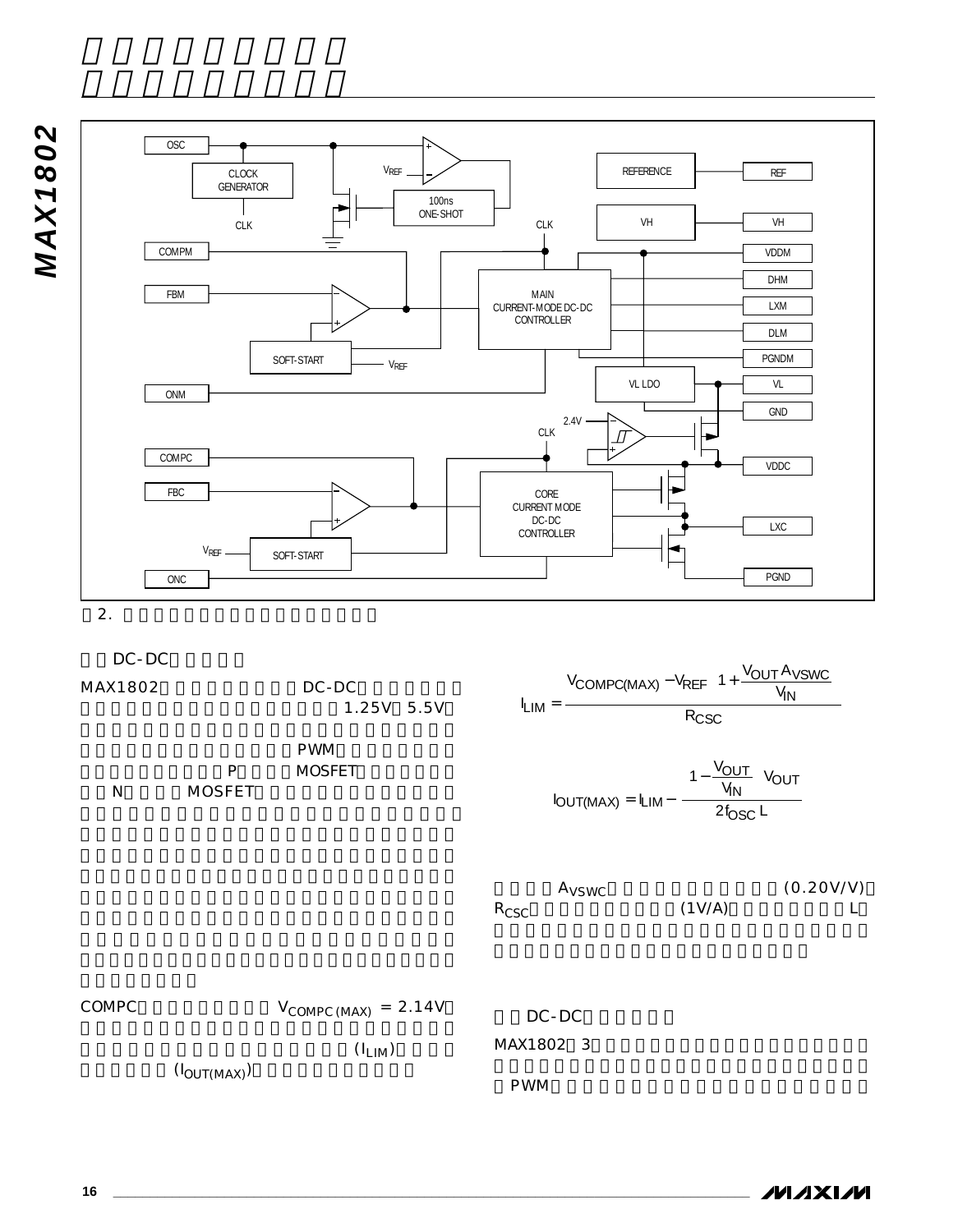

| N            | <b>MOSFET</b> |            |                          | $DC-DC$        | 1024            |                       |
|--------------|---------------|------------|--------------------------|----------------|-----------------|-----------------------|
|              |               |            |                          | DC-DC          |                 |                       |
|              |               |            |                          | $DC-DC$        |                 | DC-DC                 |
| 3<br>MAX1802 | <b>PWM</b>    |            |                          |                |                 |                       |
| <b>OSC</b>   |               |            | VDDC                     | 2.4V           |                 |                       |
|              |               | $DL_{-}$   |                          | $3\Omega$      |                 | VL                    |
|              | <b>MOSFET</b> |            | VDDC                     | VDDC           |                 | $DC-DC$               |
| MOSFET       |               |            |                          |                |                 |                       |
| $COMP_$      |               |            | $DC-DC$                  |                | DC-DC           |                       |
|              |               |            | $\prime$                 |                |                 |                       |
|              | $COMP_$       |            | $DC-DC$                  |                | <b>ONM</b>      |                       |
|              |               |            |                          |                | $DC-DC$         | <b>ONC</b><br>$DC-DC$ |
|              |               |            | $\mathbf{1}$             |                | ON <sub>1</sub> | DCON1                 |
|              |               |            | GND                      |                | 2               | 3                     |
|              |               |            |                          | DCON2<br>DCON3 | GND             |                       |
| MAX1802 ONM  | (1.3V)        |            |                          |                |                 |                       |
|              |               | <b>ONM</b> |                          |                |                 |                       |
|              | <b>VL</b>     | VDDM       | MAX1802                  | 1.248V 1%      |                 |                       |
| 3V           |               |            | $0.1 \mu F$              |                |                 | <b>REF</b>            |
| VL<br>2.4V   |               |            | 5mm                      | REF GND        |                 |                       |
|              |               |            | <b>REF</b><br>$200\mu A$ |                |                 | <b>ONM</b>            |
| $DC-DC$      |               |            | VL                       |                |                 |                       |

MAXIM

 $3.$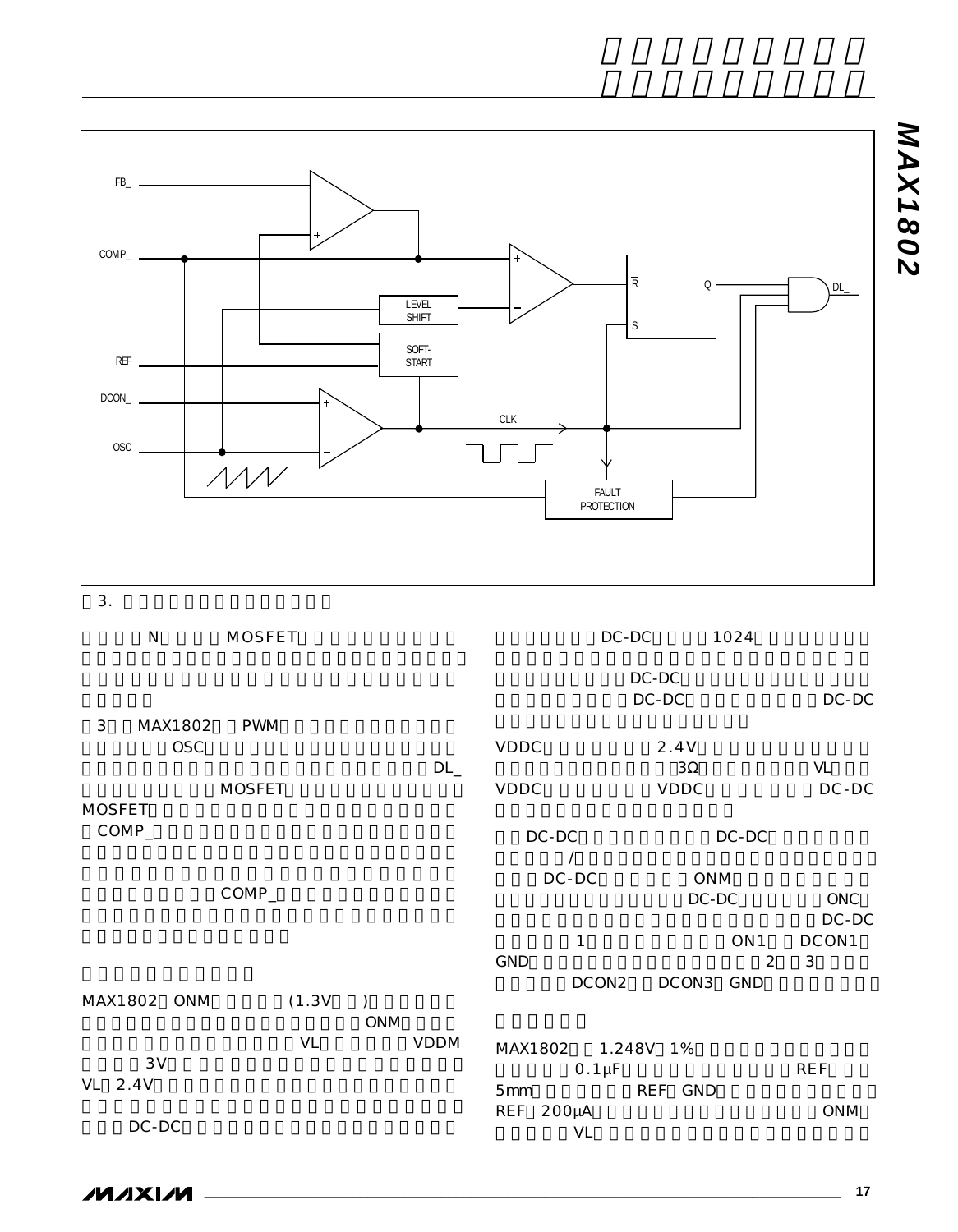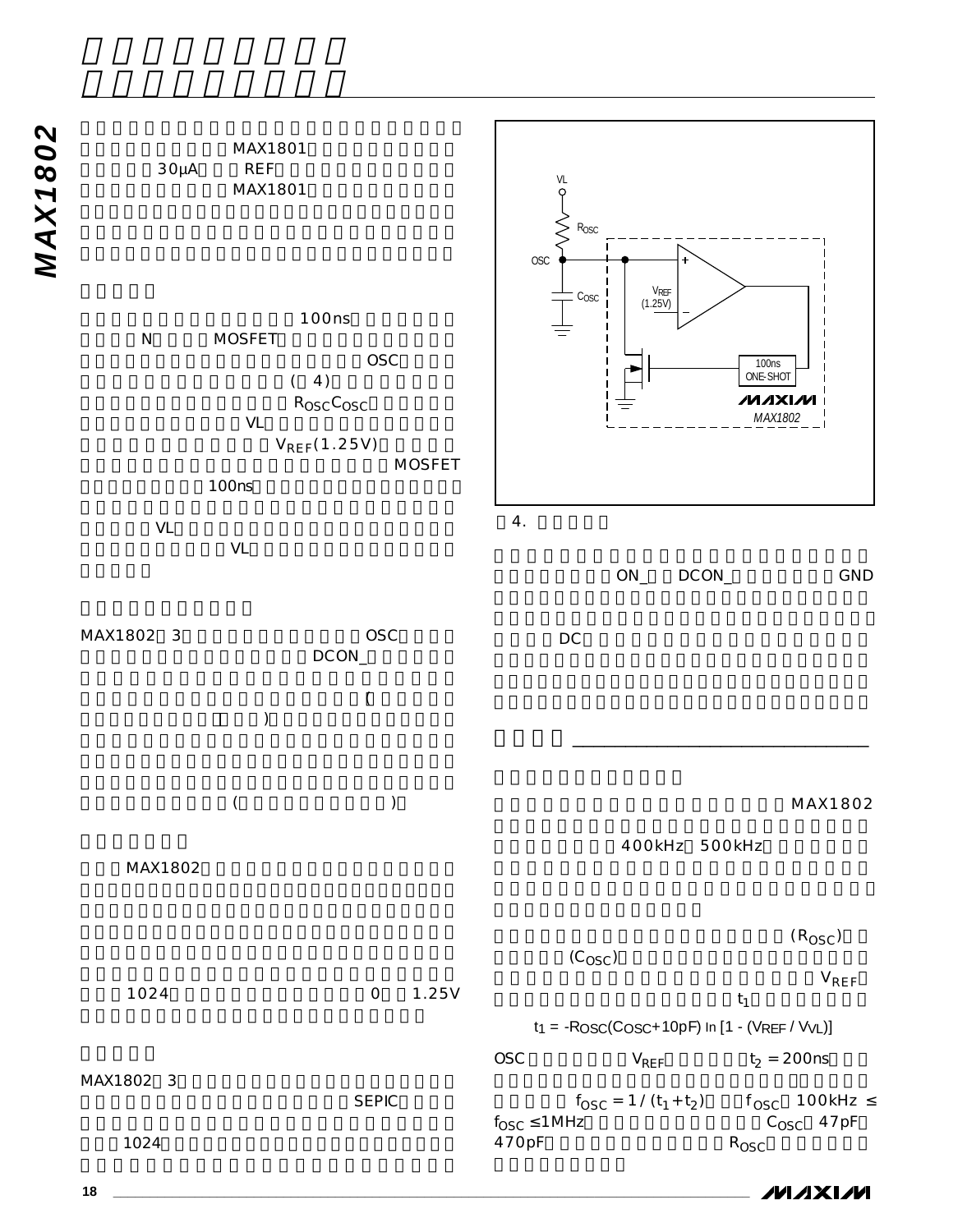R<sub>OSC</sub> = (200ns - 1/f<sub>OSC</sub>) / (C<sub>OSC</sub> + 10pF) **×** ln (1 - VREF / VVL)  $c_{\text{osc}}$   $f_{\text{osc}}$   $R_{\text{osc}}$  $f_{\ell}$  $f_{\rm OSC} \leq V_{\rm MAIN}$  /  $(V_{VDDM(MAX)} \times 500$ ns) MAX1802  $FB$ <sub> $-$ </sub> FB 100nA  $R_1$  (FB\_ GND ) 100kΩ  $R_H$  (FB\_ ) 3 MAX1802  $(3$  CLK) OSC DCON  $V_{DCON}$   $V_{OSC}$  $V_{\text{OSC}}$  0.25V  $(5)$ 40% 90% ( Maximum Duty Cycle vs.  $V_{DCON}$  ()  $V_{DCON}$   $V_{REF}$  (1.25V) 100kHz 76% (
Example 19 and the Default Maximum Duty Cycle vs. Frequency (a)  $V_{DCON}$  0.3V MAX1802  $(L_{\text{IDEAL}})$  DC 1/3  $DC$  and  $1/3$ D V<sub>DSP</sub> P MOSFET V<sub>DSN</sub> N MOSFET LIDEAL  $0.33$   $I_{\text{OUT}}$ 1.17  $I_{\text{OUT}}$ L<sub>IDEAL</sub> ますが、最大インダクタ電流はLが小さくなるについて R<sub>DSP</sub> P MOSFET  $D_{MAX} = V_{OUT} / V_{IN}$ 3 MAX1802  $L_{MIN(CORE)} = 1 - \frac{1}{D}$ V  $MIN(CORE) = \left(1 - \frac{D_{MAX}}{D_{MAX}}\right)$  0.13 f  $(CORE) = \left(1 - \frac{0.5}{D_{MAX}}\right) \frac{VOUT}{0.13 f_{OSC}}$  $=\left(1-\frac{0.5}{D_{MAX}}\right)\frac{1}{0.5}$  $\left( \right)$  $1 - \frac{0.5}{D_{MAX}} \frac{V_C}{0.13}$  $L_{MIN(MAIN)} = \left(1 - \frac{1}{D}\right)$ V<sub>OUT</sub> R  $MIN(MAIN) = \left(1 - \frac{1}{D_{MAX}}\right)$  0.013 f  $(MAIN) = \left(1 - \frac{0.5}{D_{MAX}}\right) \frac{VOUT NDSP}{0.013 f_{OSC}}$  $= \left(1 - \frac{0.5}{D_{MAX}}\right) \frac{V_C}{0.1}$  $\lambda$  $1 - \frac{0.5}{D_{MAX}} \frac{V_{OUT}}{0.013}$  $L_{\text{IDFAL}} = \frac{3(V_{\text{IN}} - V_{\text{DSP}})D(1-D)}{4(V_{\text{DSP}})D(1-D)}$  $IDEAL = \frac{3(V_{1N} - V_{DSP})}{I_{OUT}f_C}$ OUT <sup>I</sup>OSC  $=\left(\frac{3(V_{\text{IN}}-V_{\text{DSP}})D(1-D)}{4}\right)$ l  $\lambda$  $\overline{\phantom{a}}$  $3(V_{\rm IN}-V_{\rm DSP})D(1)$  $R_H = R_L \frac{V_{OUT}}{1.348} \left[\frac{V_{\text{OUT}}}{1.248}-1\right]$ tL $\blacktriangleright$ g $\blacksquare$ t $\blacksquare$ 1.25  $\bigwedge$  Vosc (V)  $V_{DCON}$ . 0.25 0 CLK  $D_{MAX} = \frac{t_H}{t_L + t_H}$  $5.$ 

**MAXIM** 

 $D = \frac{V_{OUT} + V_{DS}}{V_{IN} - V_{DSP} + V_{I}}$ 

 $= \frac{V_{\text{OUT}} + V_{\text{C}}}{V_{\text{IN}} - V_{\text{DSP}} + V_{\text{C}}}$ 

<u>OUT <sup>+ V</sup>DSN</u> IN <sup>— v</sup>DSP <sup>+</sup> <sup>v</sup>DSN

**\_\_\_\_\_\_\_\_\_\_\_\_\_\_\_\_\_\_\_\_\_\_\_\_\_\_\_\_\_\_\_\_\_\_\_\_\_\_\_\_\_\_\_\_\_\_\_\_\_\_\_\_\_\_\_\_\_\_\_\_\_\_\_\_\_\_\_\_\_\_\_\_\_\_\_\_\_\_\_\_\_\_\_\_\_\_ 19**

*MAX1802*

**MAX1802**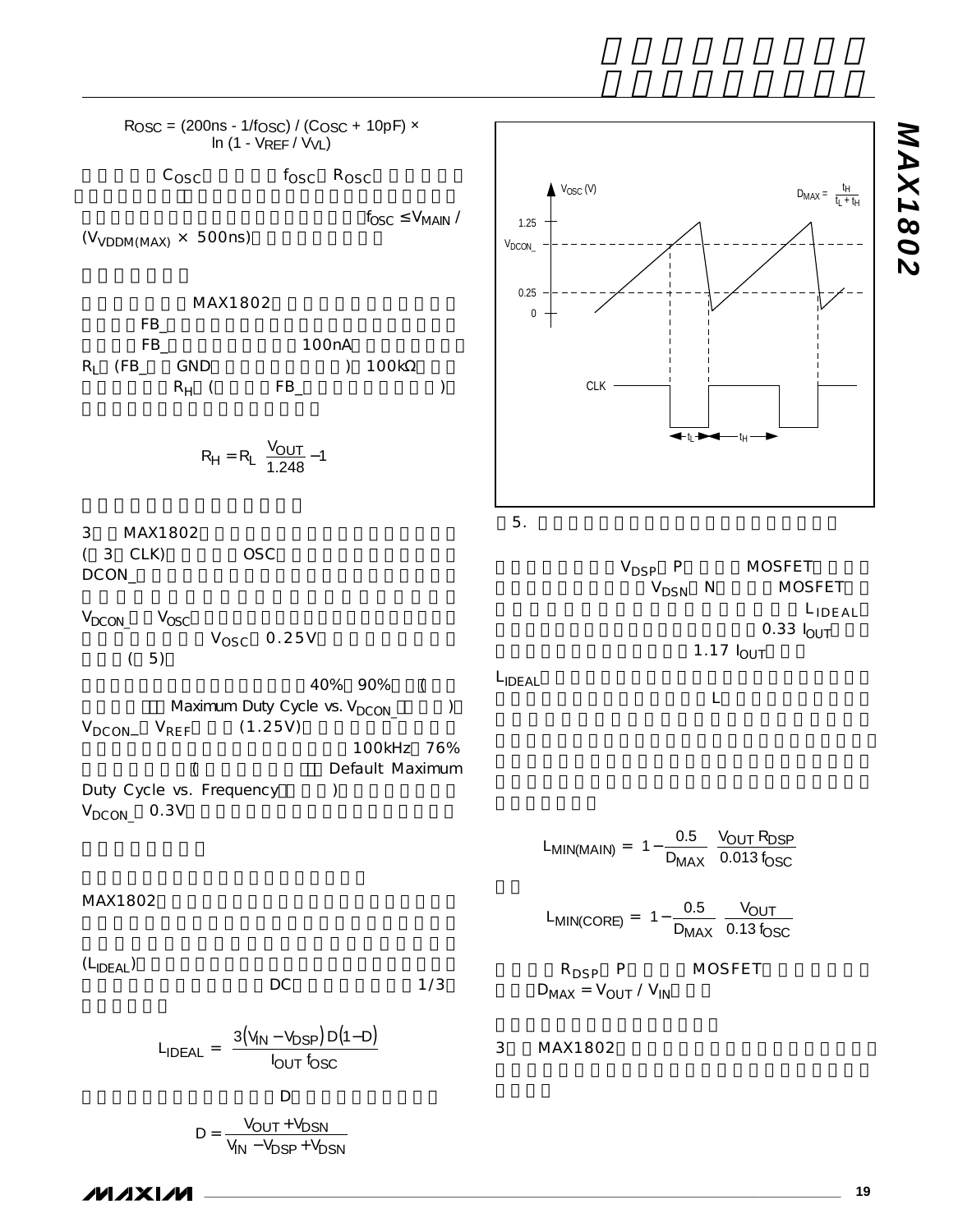| $(V_{OUT}/V_{IN})$ 1/(1 - $D_{MAX}$ )                                                                                         |      |                                                  |                |                                                |                   |
|-------------------------------------------------------------------------------------------------------------------------------|------|--------------------------------------------------|----------------|------------------------------------------------|-------------------|
| $(L_{\text{IDEAL}})$                                                                                                          | $DC$ |                                                  |                |                                                |                   |
| 1/3                                                                                                                           |      |                                                  | (ESR)          | ESR                                            |                   |
|                                                                                                                               |      |                                                  |                |                                                |                   |
| $L_{\text{IDEAL}} = \frac{3 \left( V_{\text{IN}(\text{MAX})} - V_{\text{DSN}} \right) D(1-D)}{I_{\text{OUT}} f_{\text{OSC}}}$ |      |                                                  |                | $V_{RIPPLE} \approx I_L(p-p) ESR$              |                   |
| D                                                                                                                             |      | $I_{L(P-P)}$                                     |                |                                                |                   |
| $D \approx 1 - \frac{V_{IN}}{V_{OUT} + V_D}$                                                                                  |      |                                                  |                | <b>ESR</b>                                     |                   |
| $V_{DSN}$ N<br>MOSFET<br>$V_D$                                                                                                |      |                                                  |                | $V$ RIPPLE $\approx$ $I_L(p-p)$ Z <sub>C</sub> |                   |
| LIDEAL<br>$0.33$ $I_{OUT}$ / (1 - D)<br>1.17 $I_{OUT}$ / (1 - D)                                                              |      | $IL_{(P-P)}$<br>$(2\pi f_{\rm OSC} C_{\rm OUT})$ |                |                                                | $Z_C \approx 1$ / |
| LIDEAL<br>$\mathsf L$                                                                                                         |      | ESR                                              |                |                                                |                   |
| IOUT LIDEAL<br>$\ddot{\mathbf{6}}$<br>1                                                                                       |      | 70%                                              |                |                                                |                   |
| MAX1802                                                                                                                       |      |                                                  |                |                                                |                   |
| $\overline{(\ }$<br>$I_{OUT}$<br>L                                                                                            |      | <b>MOSFET</b><br>MAX1802                         | ${\sf P}$      | $\sqrt{2}$                                     | N                 |
| $L = \frac{V_{OUT} D_{MAX}}{2 I_{OUT} f_{OSC}}$                                                                               |      | <b>MOSFET</b>                                    |                |                                                |                   |
| $V_{IN}$ D <sub>MAX</sub> / (L $f_{OSC}$ )                                                                                    |      |                                                  | $(R_{DS(ON)})$ |                                                |                   |
|                                                                                                                               |      |                                                  | $(Q_g)$        | $(V_{DS(MAX)})$                                |                   |
|                                                                                                                               |      |                                                  | $(C_{RSS})$    |                                                |                   |
|                                                                                                                               |      |                                                  |                | <b>MOSFET</b>                                  |                   |
| $(C_{1N})$                                                                                                                    |      |                                                  |                |                                                |                   |

| <b>IVIUJFEI</b>      |   |                       |
|----------------------|---|-----------------------|
| (V <sub>VDDM</sub> ) | D | $(R_{\text{DSP}})$    |
| $DC-DC$              |   | $I_{\text{OUT}(MAX)}$ |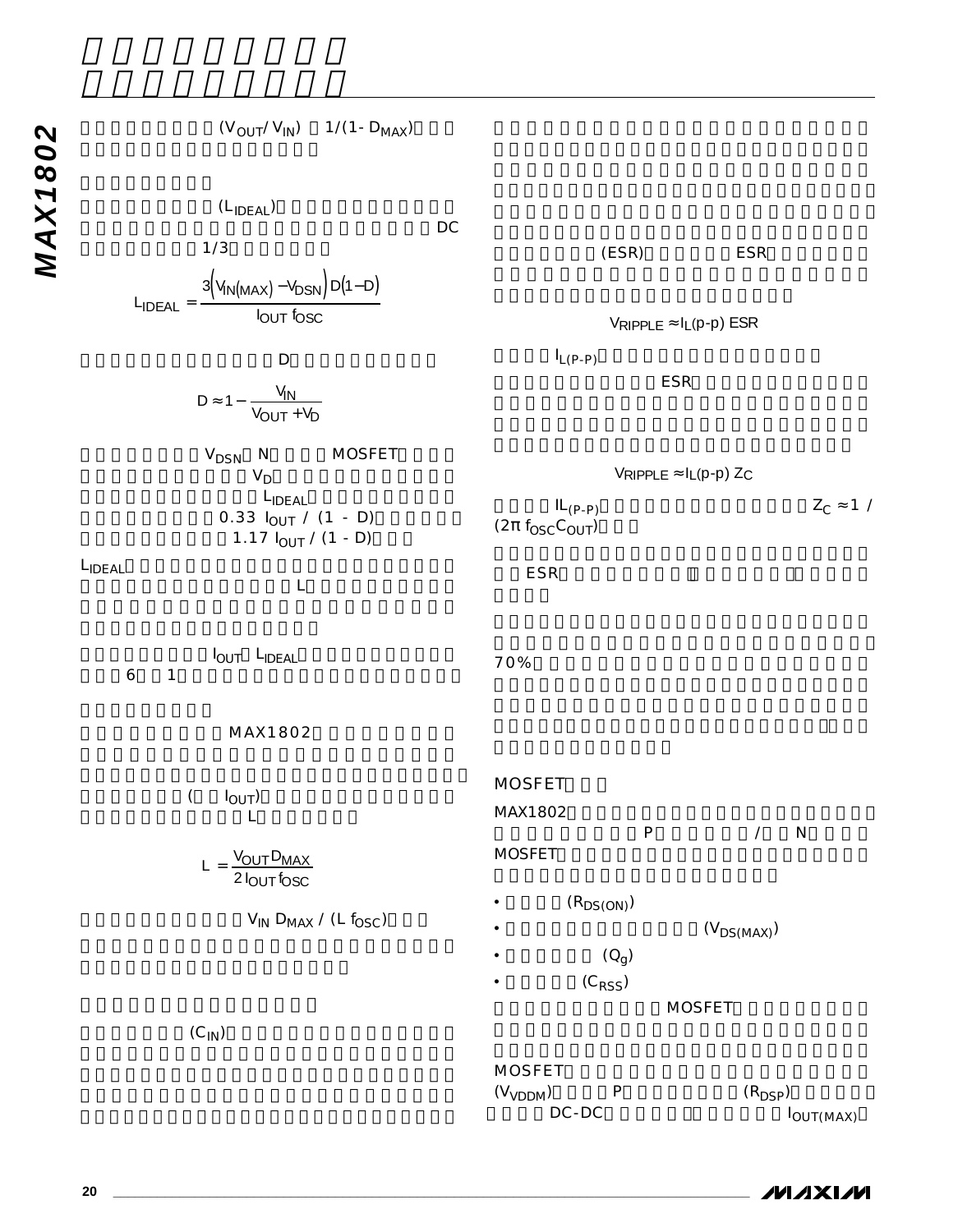| $(R_{DSN})$ N<br>$3R_{\small{\sf DSP}}$<br>$R_{DSN}$<br>⟩                                                                                                                                                           | ${\sf N}$<br>(17mV/R <sub>DSN</sub><br>$\mathcal{C}$<br>$R_{\text{DSP}}$<br>N<br>$R_{DSN}$<br>PGNDM LXN<br>$\overline{(}$ | $DC-DC$<br>COMP_ GND                                                                                                                                                                                                                                                     | <b>NAX1802</b> |
|---------------------------------------------------------------------------------------------------------------------------------------------------------------------------------------------------------------------|---------------------------------------------------------------------------------------------------------------------------|--------------------------------------------------------------------------------------------------------------------------------------------------------------------------------------------------------------------------------------------------------------------------|----------------|
| VDDM GND                                                                                                                                                                                                            | VDDC GND                                                                                                                  | ${\sf P}$<br>MOSFET                                                                                                                                                                                                                                                      |                |
| <b>MOSFET</b><br><b>MOSFET</b><br>$_{\rm Og}$<br><b>MOSFET</b>                                                                                                                                                      |                                                                                                                           | $\mathbf 1$                                                                                                                                                                                                                                                              |                |
| <b>MOSFET</b><br>$R_{DS(ON)}$<br>$P_1 \approx D I_L^2 RDS(ON)$<br>$\mathsf D$<br><b>MOSFET</b><br>$R_{DS(ON)}$<br>$P_2 \approx \frac{V_{SWING} I_L f_{OSC} t_T}{3}$<br>V <sub>SWING</sub><br>$f_{\rm OSC}$<br>$I_G$ | $R_{DS(ON)}$<br>IL.<br>$V_{OUT}$<br>$V_{IN(MAX)}$ $I_L$<br>$t_T$<br>Qg<br>$Q_g/I_G$<br>$(0.4A$ typ $)$                    | 10<br>$-20dB$<br>$\mathbf{1}$<br>$-90^\circ$<br>10<br>1<br>$+20dB$<br>$+90^\circ$<br>OdB<br>$\overline{(\ }$<br>$\mathrm{O}^\circ$<br>$\mathsf{O}^{\,\circ}$<br>OdB<br>$\overline{(\ }$<br>$\mathcal{E}$<br>$30^{\circ}$<br>$45^{\circ}$<br>10dB                         |                |
| <b>MOSFET</b><br>(P)<br>${\sf N}$<br><b>LXM</b>                                                                                                                                                                     | $P_{MOSFET} = P_1 + P_2$<br>${\sf N}$<br>$\mathcal{C}^{\prime}$<br>PGNDM                                                  | P<br><b>MOSFET</b><br>$(R_{\text{DSP}})$<br><b>MOSFET</b><br><b>MOSFET</b><br>$\pmb{\mathit{u}}$<br>$\boldsymbol{\mathsf{H}}$<br>(MOSFET<br>$A_{VCSM} = 9.3 V/V$<br>$A_{VDV}$ =<br>$\mathcal{L}$<br>$V_{REF}/V_{OUT}$<br>$\mathsf{DC}$<br>$A_{VEA} = 2000V/V$<br>$(I_L)$ |                |

IL RDSP AVCSM = VOUT AVDV AVEA

IL = VOUT AVDV AVEA / (AVCSM RDSP)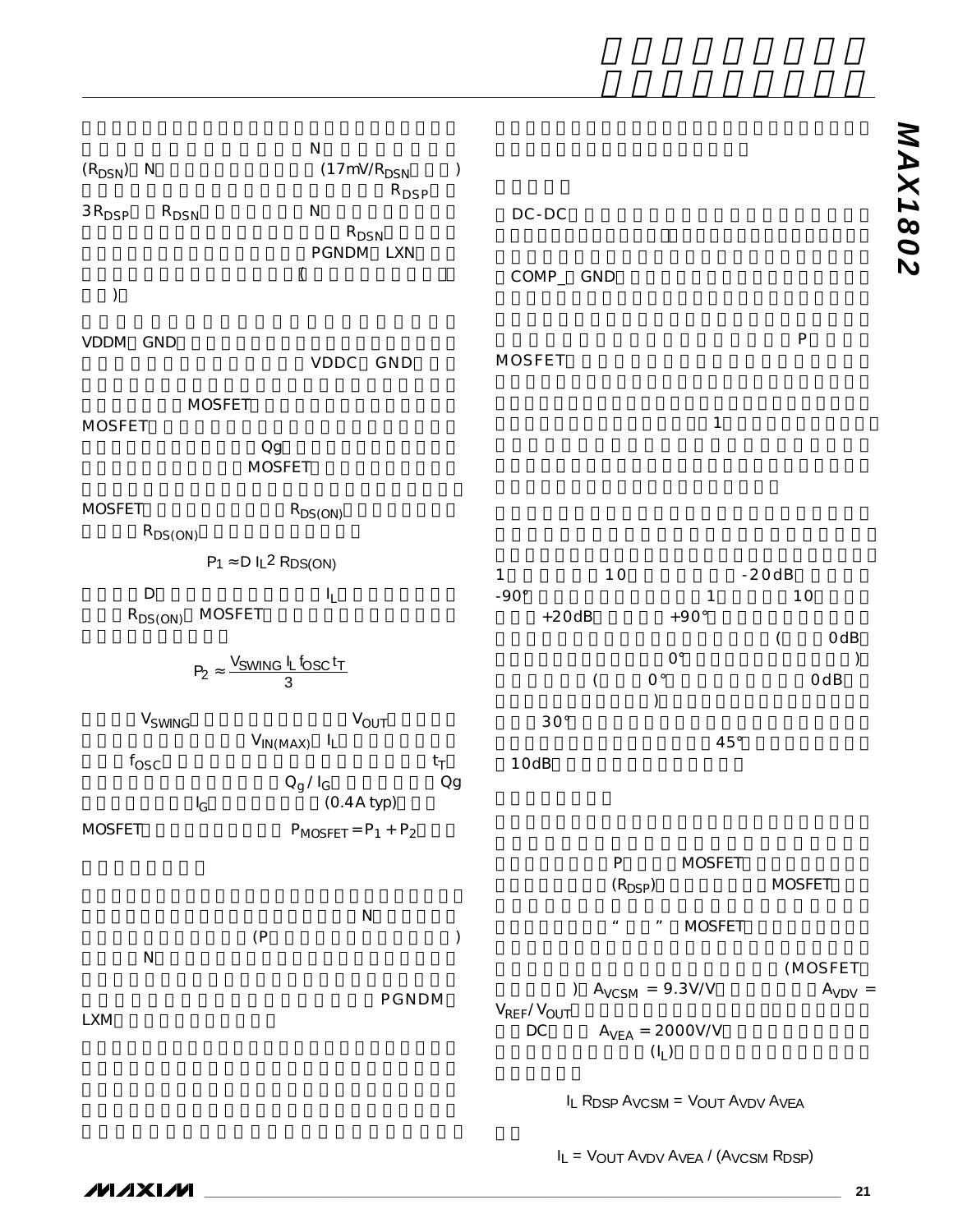*VOUT RLOAD*<br>*DC*<br>AVDC = RLOAD AVDV AVEA / (AVCS<br>AVDC = 215 VREF RLOAD / (VOUT I I<sub>OUT</sub> R<sub>LOAD</sub> I<sub>L</sub> R<sub>LOAD</sub>  $DC$ AVDC = RLOAD AVDV AVEA / (AVCSM RDSP) AVDC = 215 VREF RLOAD / (VOUT RDS(ON))  $1$  $(Hz)$  $P_O = 1 / (2\pi R_{LOAD}$  Cout)  $\overline{D}$ R<sub>LOAD</sub>  $($  OdB  $)$  $(Hz)$  $PC = GEA / (4000\pi C_C) = 1 / (4x10^7 \pi C_C)$  $Z_C = 1 / (2\pi R_C C_C)$ ESR (Hz)  $Z_O = 1 / (2\pi \text{ COUT ESR})$ DC利得及びポールとゼロは、図6のボーデ線図に示さ  $6$  $1)$ ESR
1/3  $1/5$  $2)$  $3)$  $4)$ 1.0V/A DC  $f_C = \frac{f_{SW}}{F}$ 5  $f_C = Z_O / 3 = \frac{1}{6\pi C_{OUT}ESR}$ AVDC GAIN<br>(dB) PC  $6.$ 



 $P_O = \frac{LOAD(IV)T}{2\pi V_{OUT}C}$ LOAD(MAX  $\sigma = \frac{1}{2\pi V_{\text{OUT}}C_{\text{OUT}}}$  $=\frac{I_{LOAD(MAX)}}{2\pi V_{OUT}C_{OL}}$ 

$$
R_C = \frac{20 M \Omega f_C}{A_{VDC} P_O}
$$

 $V_{REF} = 1.25V$ 

RC = 468kΩ/V VOUT COUT RDSP fC

 $C_C = \frac{1}{2\pi R_C P_O}$  $=\frac{1}{2\pi R_0}$ 

 $($  ) R<sub>CSC</sub> =

AVDC = 2000 VREF RLOAD / VOUT

$$
\boldsymbol{\mathcal{N}}\boldsymbol{\mathcal{N}}\boldsymbol{\mathcal{N}}\boldsymbol{\mathcal{N}}
$$

 $P_O = \frac{1}{2\pi R_{LOAD(MIN)}C_{OUT}}$  $=\frac{1}{2\pi R_{\text{LOAD(MIN)}}}$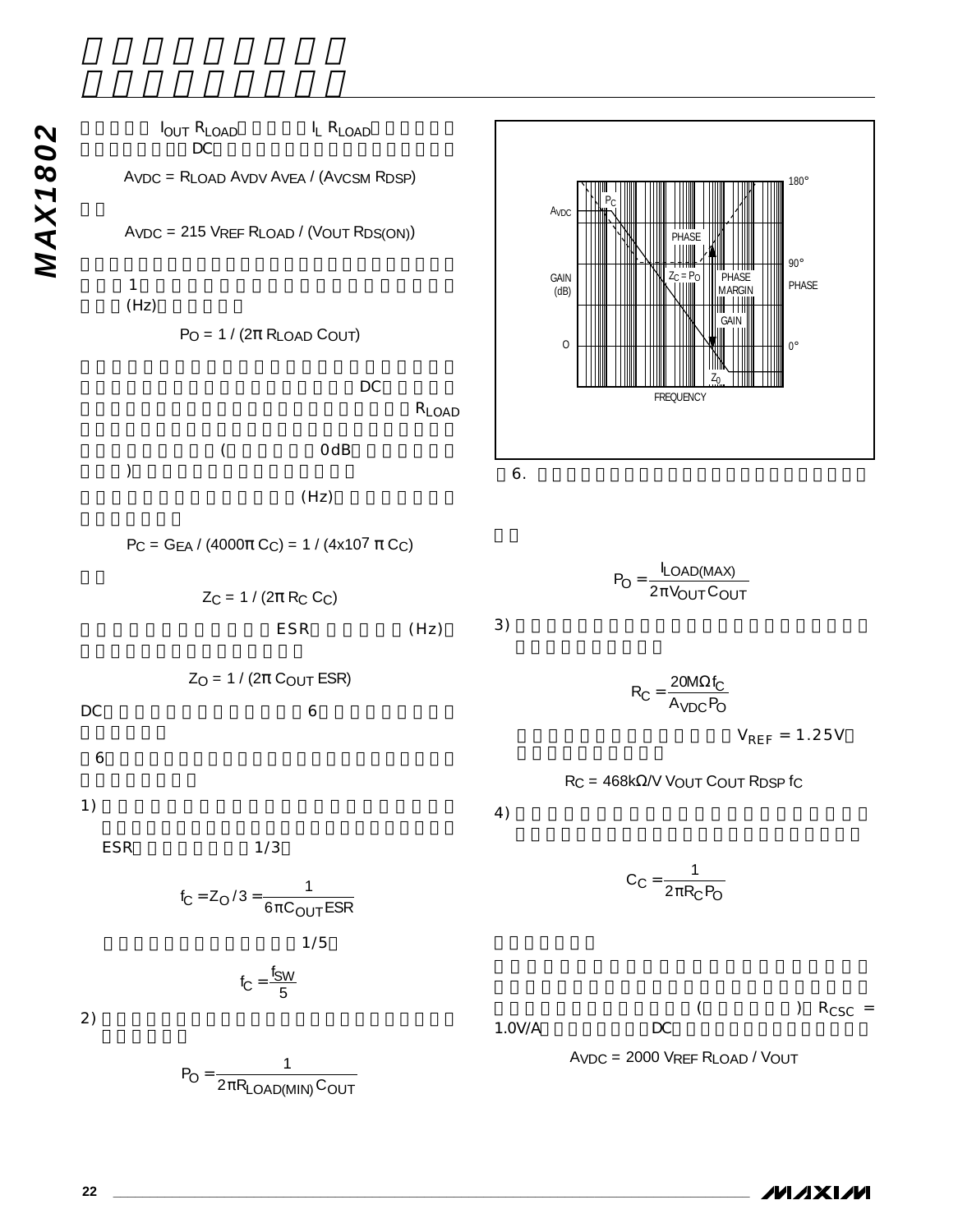$1)$ 

$$
ESR = 1/3
$$
  
\n
$$
f_C = \frac{Z_O}{3} = \frac{1}{6\pi C_{OUT}ESR}
$$
  
\n
$$
1/5
$$
  
\n
$$
f_C = \frac{f_{SW}}{5}
$$
  
\n2)

$$
P_O = \frac{1}{2\pi R_{LOAD(MIN)}C_{OUT}}
$$

$$
P_{\text{O}} = \frac{I_{\text{LOAD(MAX)}}}{2\pi V_{\text{OUT}} C_{\text{OUT}}}
$$

 $3)$ 

$$
R_C = \frac{20M\Omega f_C}{A_{VDC}P_O}
$$

 $V_{REF}$  = 1.25V

 $RC = 50k\Omega/V$  VOUT COUT fc

 $4)$ 

$$
C_C = \frac{1}{2\pi R_C P_O}
$$

PWM<br>DC PWM  $D = (2 L f_{OSC} / R_E)$ 1/2

 $R_E$  $RE = VIN<sup>2</sup>$  RLOAD / (VOUT (VOUT - VIN))

PWM

 $P_O = (2 V_{OUT} - V_{IN}) / (2\pi (V_{OUT} - V_{IN}) R_{LOAD} C_{OUT})$ PWM DC

 $AVO = 2 VOUT (VOUT - VIN) RLOAD / ((2 VOUT - VIN) D)$ 

 $R_{\text{LOAD}}$  DC

 $DC$ 

 $A_{VDV} = V_{REF} / V_{OUT}$  $DC \qquad A_{VEA} = 2000V/V \qquad DC$  $A_{VDC} = A_{VDV} A_{VEA} A_{VO}$ COMP  $(Hz)$  $P_C = G_{EA} / (4000 \pi C_C) = 1 / (4 \times 10^7 \pi C_C)$  $Z_C = 1 / (2\pi R_C C_C)$  $ESR$ (Hz)  $Z<sub>O</sub>$  = 1 / (2π C<sub>OUT</sub> ESR) 図7のボーデ線図に、DC利得と、ポール及びゼロを  $\overline{7}$ 1)  $1/R_C = G_{EA}$  $= 100 \mu s$  R<sub>C</sub> R<sub>C</sub> = 10kΩ OdB  $2)$ 

 $P_{\text{O(MAX)}} = \frac{2 \text{V_{OUT}} - \text{V_{IN}}}{2 \pi (\text{V_{OUT}} - \text{V_{IN}}) \text{R}_{\text{LOAD(MIN)}} \text{C}_{\text{OUT}}}$  $=\frac{2V_{\text{OUT}}-V_{\text{IN}}}{2\pi(V_{\text{OUT}}-V_{\text{IN}})R_{\text{LOAD(MIN)}}}$ 

 $R_{LOAD(MIN)} = V_{OUT} / I_{OUT(MAX)}$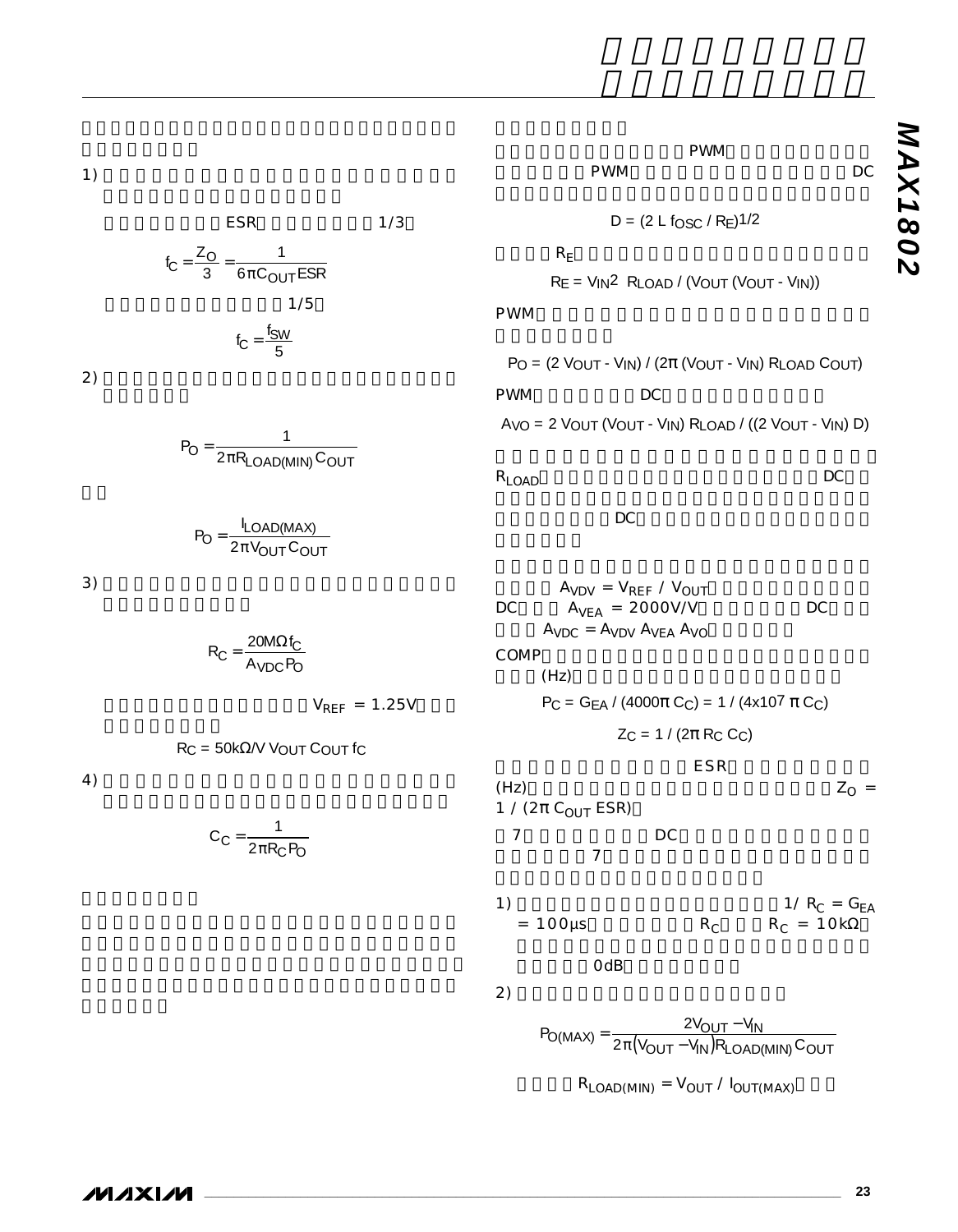



 $3)$  (Hz)

1

AVDC

60

PC

80

 $A_{VDV} = V_{REF}$  /

180°

90°

 $ESR$  (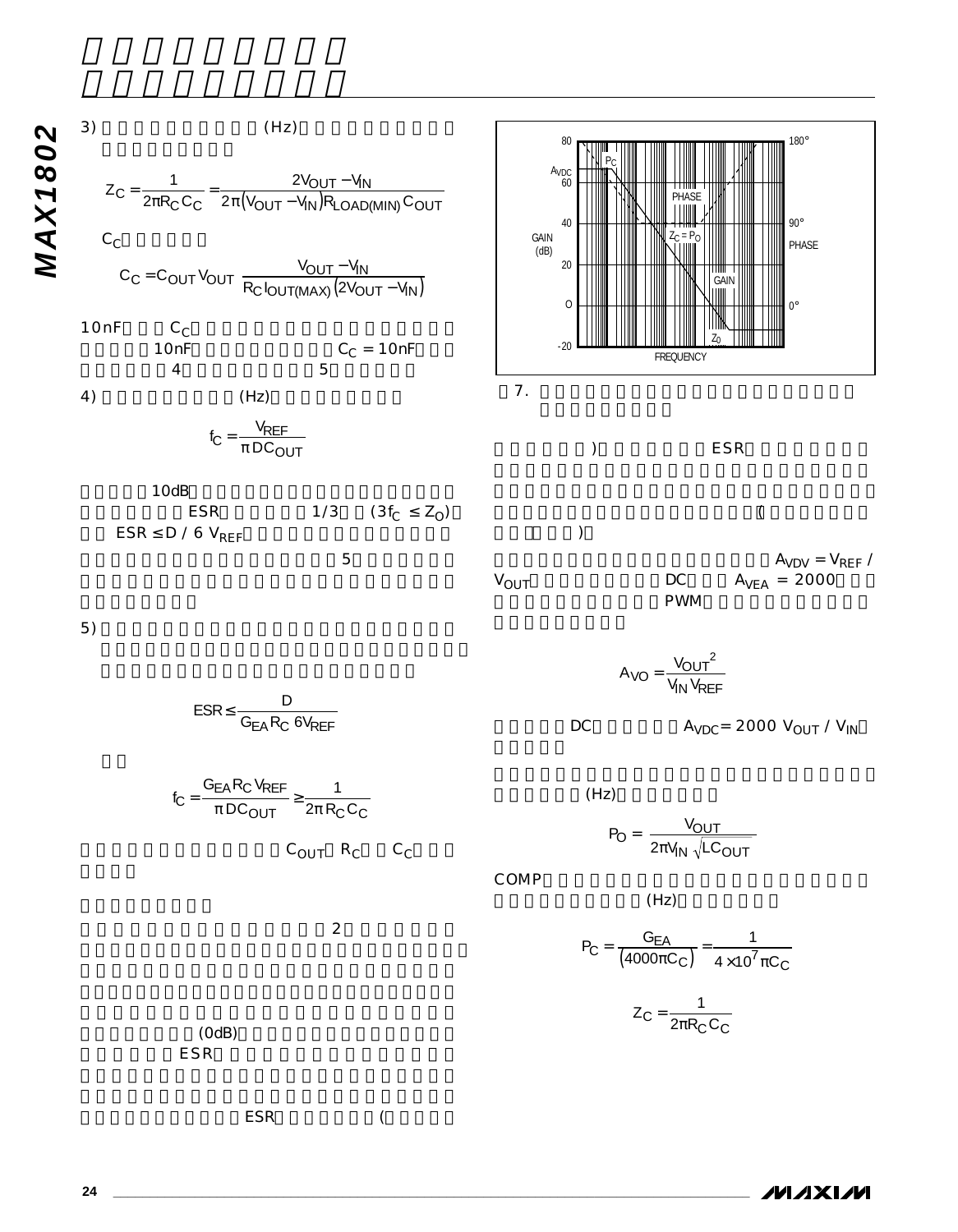



 $8.$ 

 $ESR$  (Hz)

$$
Z_{\rm O} = \frac{1}{2\pi C_{\rm OUT} \, \text{ESR}}
$$

 $(Hz)$  $Z_{\rm RHP} = \frac{(1-D)^2 R}{2\pi}$ L LOAD π



 $ESR$ 

4) ESR 2 (10  $-40dB$ 

ESR

$$
A(P_O) = (Z_O/P_O)^2 = \frac{LV_{IN}^2}{C_{OUT}ESR^2V_{OUT}^2}
$$

 $5)$ 

1 (10 -20dB)

 $C_C$  $C_C = \frac{V_{\text{OUT}}(C_{\text{OUT}})^{3/2} E}{V_{\text{OUT}}^{1/2}}$  $C = \frac{VOUT(VOUT)}{20MR}$ IN <u> Vout(Cout)</u>  $\Omega$  V<sub>IN</sub> (L)  $^{3/2}$   $_{\rm ECD}$ 2 20M $\Omega$  V<sub>IN</sub> (L)<sup>1/2</sup> / / SR MΩ V<sub>IN</sub> (L P P  $\frac{A}{A}$  -  $\frac{A}{A}$  $\frac{O}{C} = \frac{A_{DC}}{A(P_O)}$ 

 $6)$  $(Z_C = P_O)$  R<sub>C</sub>

MAX1802 MAX1801

MAX1801

SEPIC

MAX1802

MAX1801 MAX1802

 $R_C = \frac{V_1}{V}$  $C = \frac{V_{\text{IN}} V_{\text{OUT}} C}{V_{\text{OUT}} C}$ OUT └C  $=\frac{V_{IN} \sqrt{LC_{OUT}}}{V_{L} C}$ 

アプリケーション情報 \_\_\_\_\_\_\_\_\_\_\_\_\_\_\_\_\_\_\_

DC-DC

MAX1802

( 1) MAX1801

1)  $\overline{a}$ 

 $Z_{\rm RHP} = \frac{(1-D)^2 R}{2\pi}$ L LOAD π

2) DC

 $A_{\text{VDC}} = \frac{2000 \text{ V}}{V_{\text{IN}}}$  $=\frac{2000V_{\text{OUT}}}{V}$ 

 $3)$ 

$$
f_{\rm O} = \frac{V_{\rm OUT}}{2\pi V_{\rm IN}\sqrt{LC_{\rm OUT}}}
$$



 $\boldsymbol{\mathcal{W}}$   $\boldsymbol{\mathcal{X}}$   $\boldsymbol{\mathcal{W}}$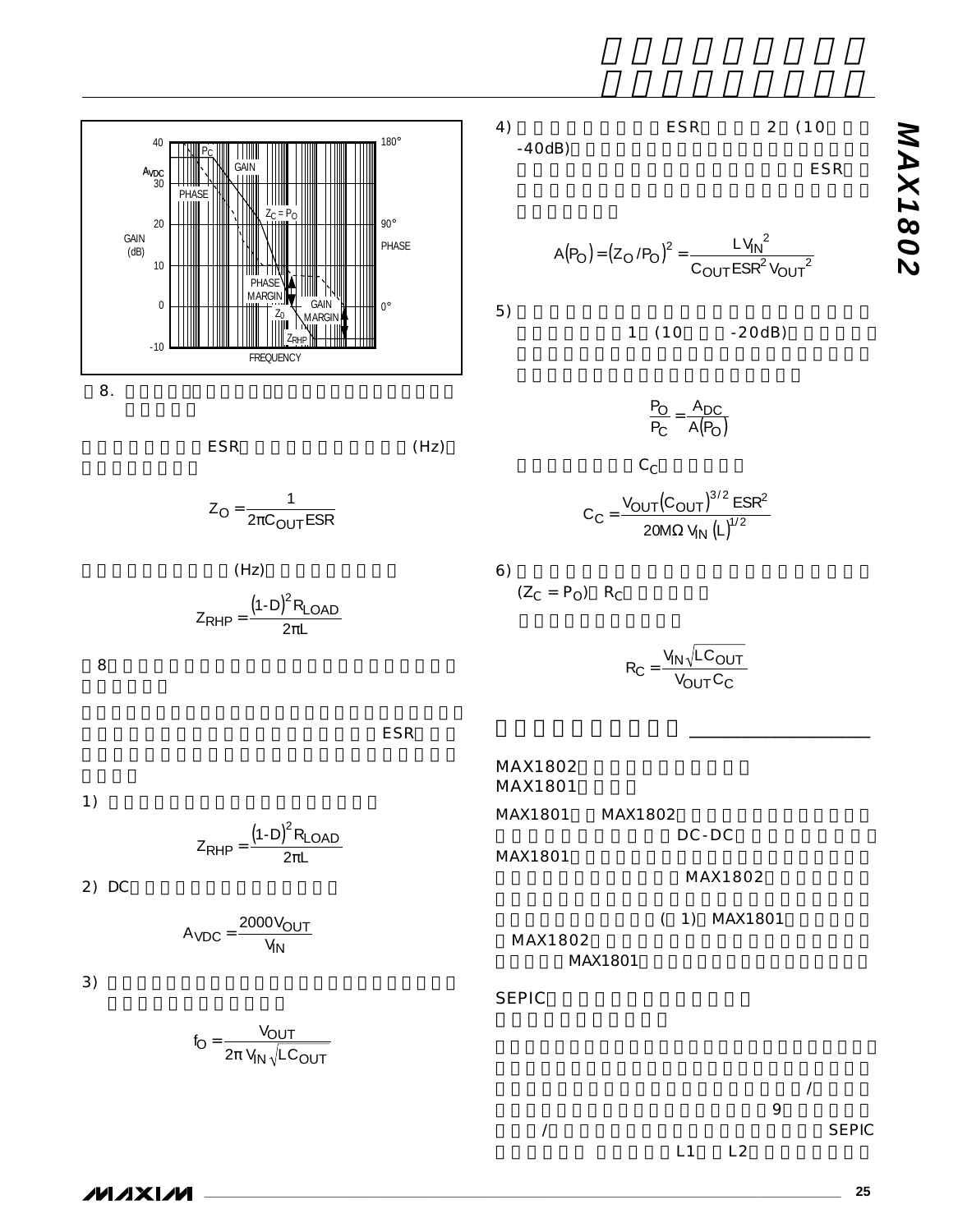



MAX1802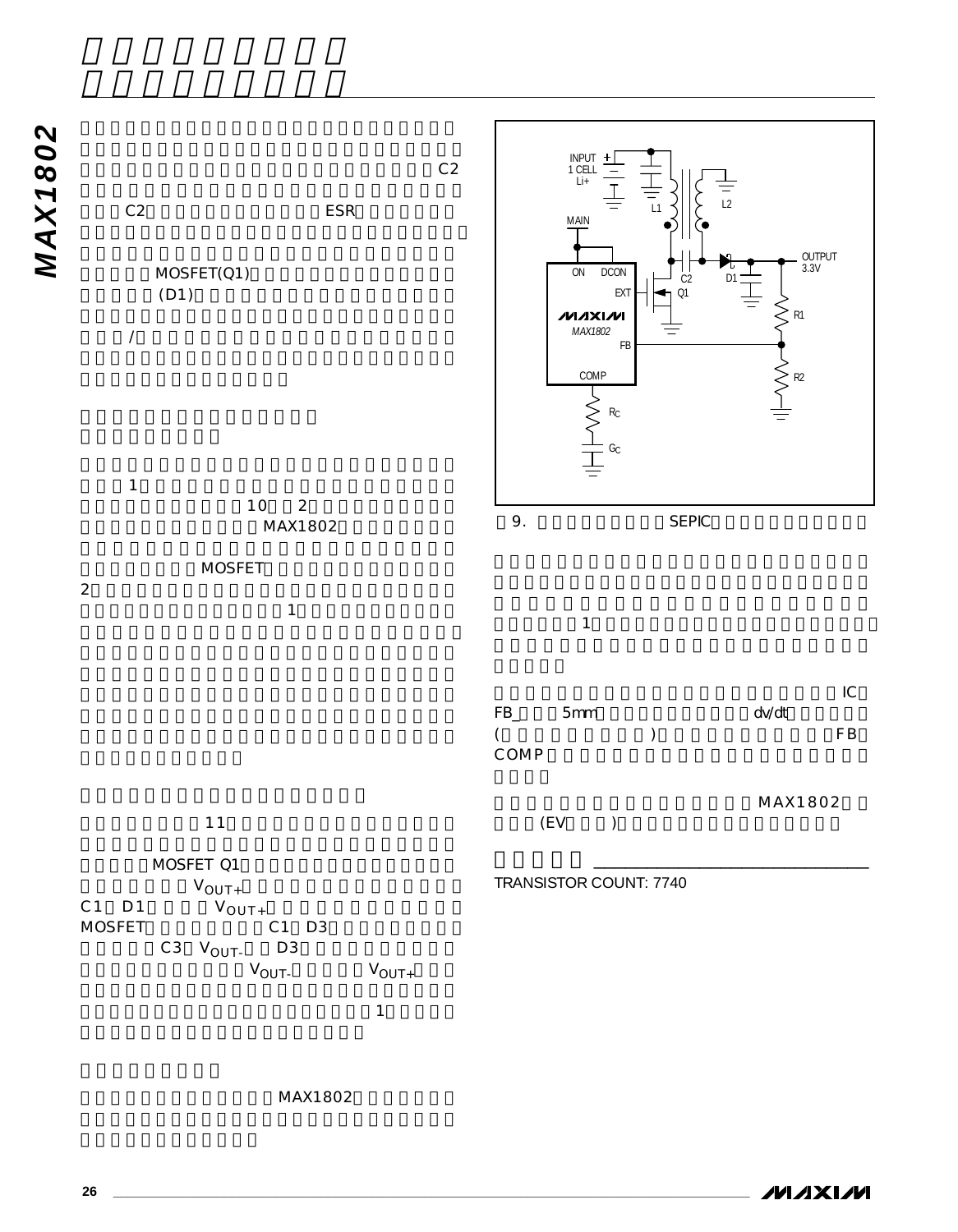

10.



11.